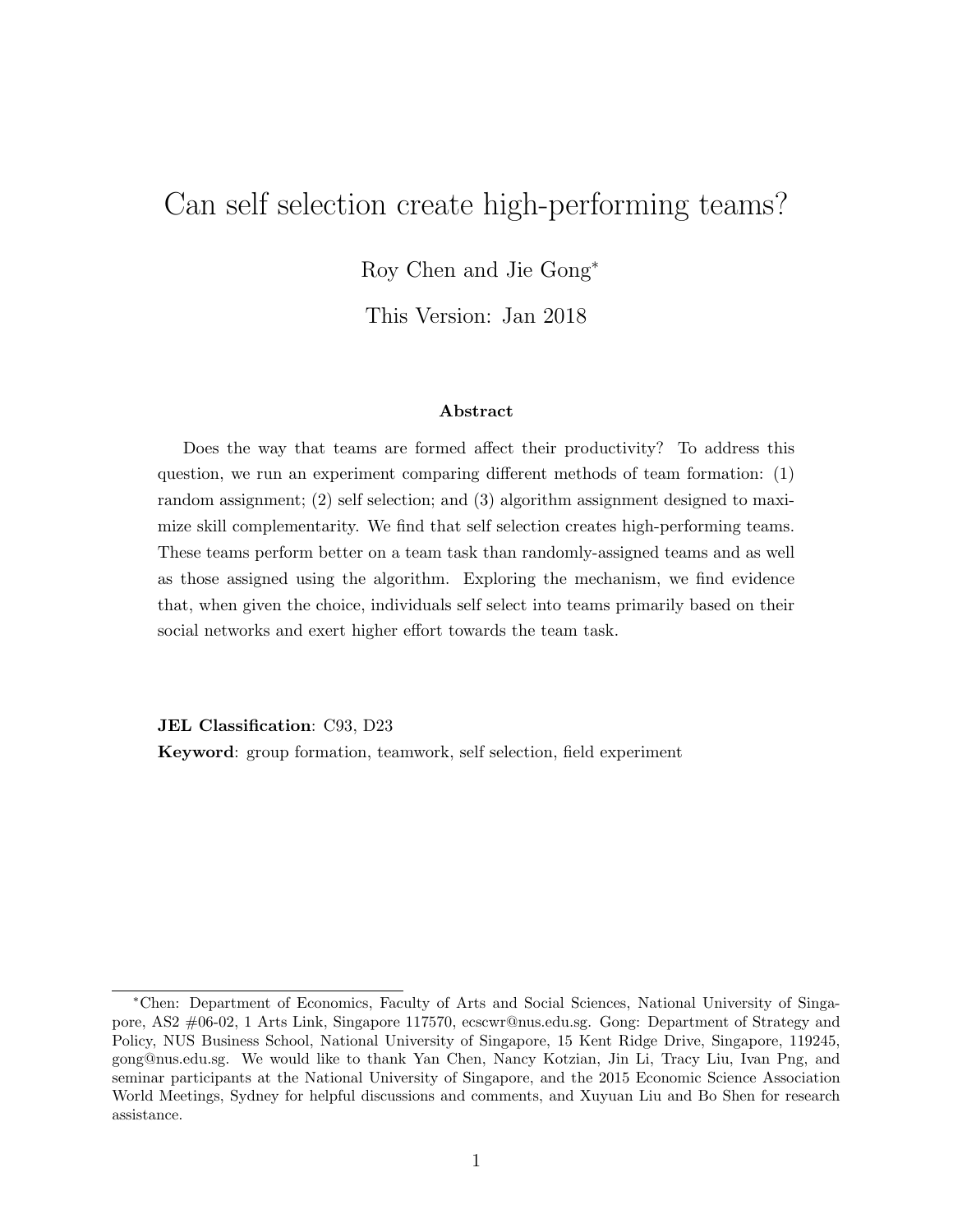### 1 Introduction

Teamwork is prevalent in today's workplaces. Over 80% of firms use teams as part of their organizational approach, and over 70% of firms use self-directed teams (Lazear and Shaw, 2007). Previous literature into teamwork studies how to make teams more productive, either assuming that the team formation process is exogenous, or focusing on a particular team formation method—e.g., self selection (Bandiera et al., 2013; Hamilton et al., 2003). An important but underinvestigated question is which group formation method firms should employ. In this study, we explicitly compare different team formation methods—i.e., self selection and principal assignment—in a field experimental setting.

Theoretically, it is not obvious which method is superior in creating productive teams. On the one hand, it is possible that workers have limited understanding of the technology of team production, or their incentives regarding team composition are not perfectly aligned with those of the firm. As a result, we may see a decrease in team productivity by self-chosen teams relative to those assigned by managers. On the other hand, if social connection plays a role in self selection, it may help mitigate free-riding behavior in teamwork, and therefore promote greater effort from members and lead to an increase in productivity. Sociallyconnected members may also know more information about each other, such as work style or personality, that is generally hidden to the firm but that affects team communication and coordination.

To investigate how individuals self select into teams and how these teams perform compared to teams formed through alternative processes, we randomly place subjects into one of three treatments in forming teams for a group project: 1) random assignment, 2) self selection, and 3) algorithm assignment designed to maximize skill complementarity. The random assignment serves as a baseline control, self selection allows the subjects to sort into teams freely, and the algorithm assignment is based on the premise that members with diverse skills may complement each other and therefore boost team productivity. We collect data on members' pre-existing social networks, evaluate their project as the main outcome variable, and, after project completion, elicit information on how much time each member contributed (individual effort).

The results of our experiment show that the group formation process has a significant effect on group performance. When given the choice, subjects sort into groups based on social connections, at the expense of skill complementarity. Evaluating their group projects, we find that self-selected groups perform significantly better than those that are randomly assigned, and about as well as those that are assigned by the algorithm. These results provide evidence that self selection can create high-performing teams. Examining potential sources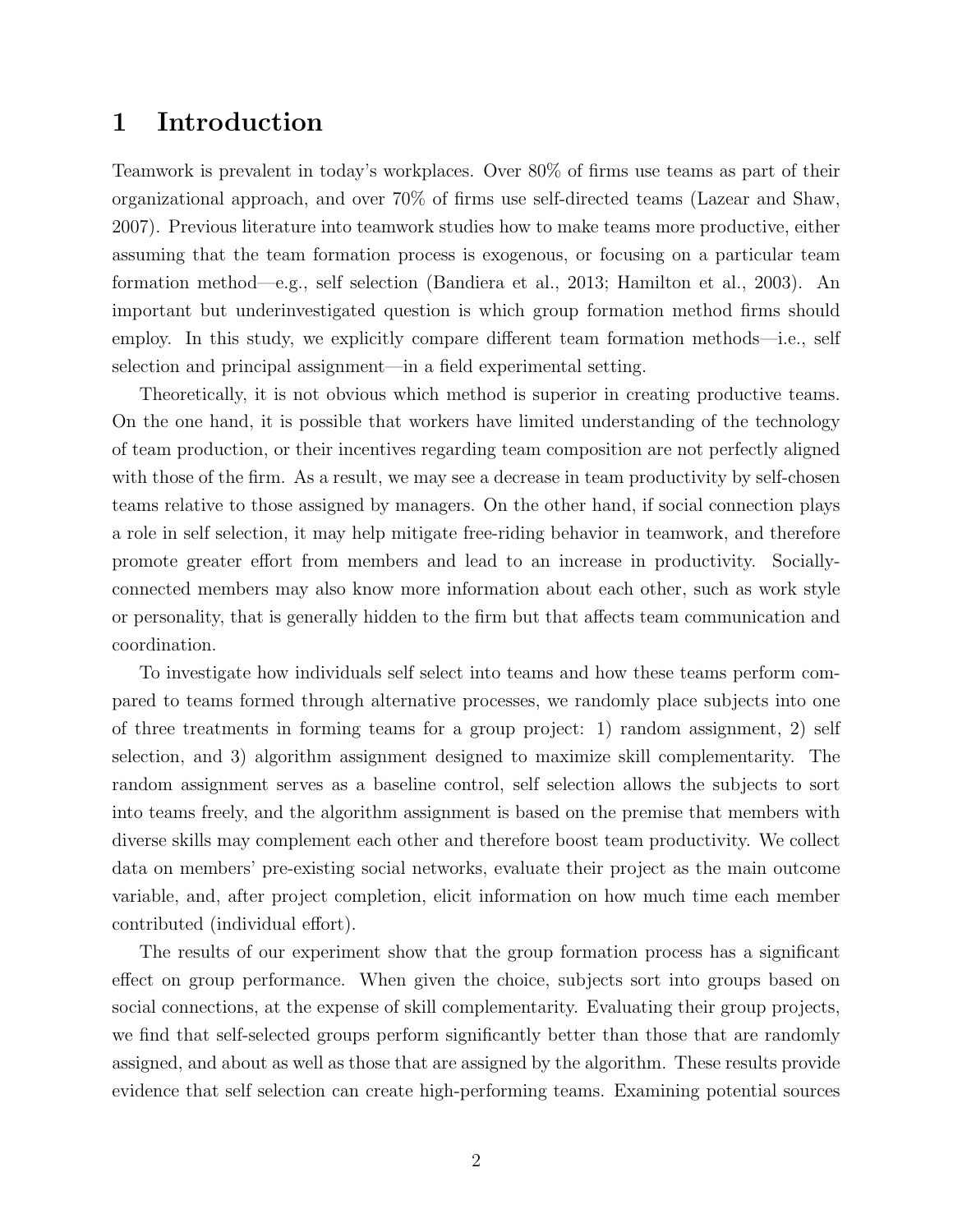of this superior performance, we find evidence that self-selected teams exert higher effort.

Our findings support self selection as an effective method for forming teams. The fact that self-chosen teams perform as well as algorithm-assigned teams provides evidence that social connections can compensate for a lack of skill complementarity. Furthermore, letting workers choose their own teams lowers the firms' expenses invovled in collecting and processing information about individual workers, suggesting that decentralized group formation can be more efficient.

Our results have applicability to workplace team formation for several reasons. First, our subjects are representative of real Singaporean workers because they are business students at the National University of Singapore who will soon be joining the workforce. Second, our group formation treatments reflect possible firm approaches to team assignment. In our algorithm treatment, we obtain the same type of skill information as that obtained by firms during the interview process. In the self-chosen treatment, we mimic a decentralized group formation process that firms can undertake. Finally, the group project reflects tasks undertaken in real organizations.

This paper adds to previous work in the composition and performance of teams. Hamilton et al. (2003) find that heterogeneous teams in a garment factory in California are more productive than teams with members of homogeneous ability. Hoogendoorn et al. (2014) examine undergraduates in the Netherlands and find an initial increase in productivity for teams with greater ability dispersion, with an ultimate productivity decline as dispersion becomes too wide. In comparison, we examine skill complementarity in multiple dimensions. That is, in our algorithm treatment, we utilize four different skills instead of one. In this way, our study better mirrors the economic theory approach to team configuration highlighted by Lazear and Shaw (2007).

Bandiera et al. (2013), the closest study to the current paper, examine how strengthening team incentives affects the composition and performance of worker-chosen teams. They find in a field experiment with U.K. fruit pickers that with stronger incentives, workers are more likely to choose their groups based on ability rather than social connections. Our observation that self-chosen teams tend to sort based on social networks is consistent with their findings. However, our primary research question and design are different from theirs. While the teams in their study are all chosen by the workers themselves, we compare the outcomes of self-chosen groups and those exogenously assigned by a principal. Also, unlike their within-worker experimental design, our experiment is run between subjects in a randomized controlled trial.

Our results further lend support to previous findings that endogenous group formation or governance can foster performance. For example, Chen (2017) finds that coordination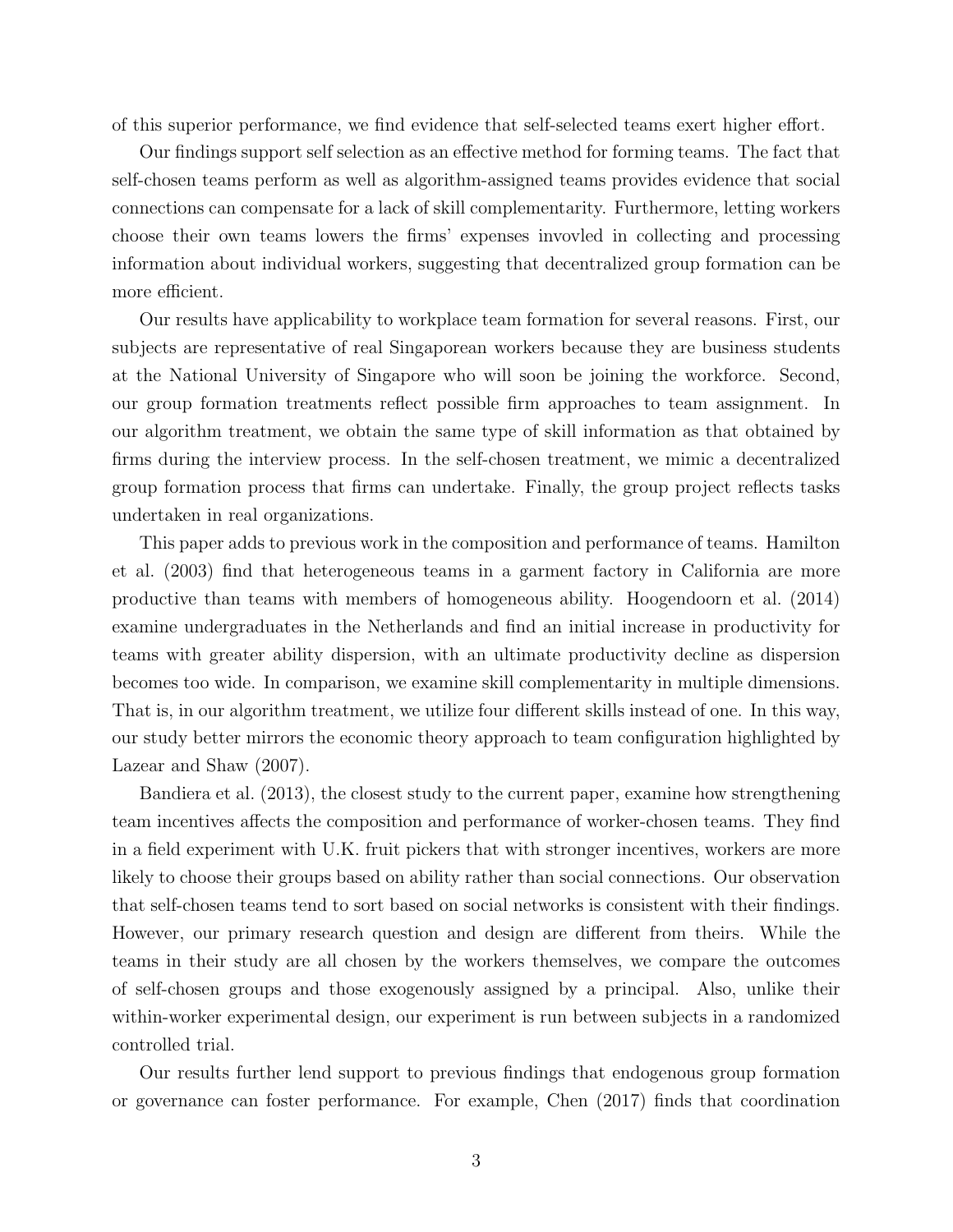in a minimum-effort game in a laboratory setting is improved when subjects are allowed to choose their own groups. Similarly, Blasco et al. (2013) find that coders allowed to choose their own groups in an online field experiment perform better on a coding task. Our results are consistent with the existing evidence that having the right to choose group features fosters cooperation.

This paper also makes useful contributions to the literature of social identity and group membership. Evidence from the social identity literature in economics suggests that people are less likely to shirk their group responsibilities when they feel more attached to a group (see, for example, Akerlof and Kranton, 2000; Eckel and Grossman, 2005; Chen and Li, 2009). In addition, Pan and Houser (2013) observe that the group formation process can affect not only ingroup trust, but also outgroup trust. By allowing people to choose their own groups, attachment and trust among group members seems to increase, improving group outcomes. As emphasized by Goette, Huffman and Meier (2012), separating labeling and the effects of social ties is important to understanding the micro-foundations of social group preferences. In addition, Goette, Huffman and Meier (2006) use random assignment of officers in the Swiss Army to platoons and find that group membership affects individuals' willingness to cooperate unselfishly, enforce norms, and punish outsiders vindictively. Our results add field experimental evidence to the value of social ties in within-group cooperation.

Lastly, our findings contribute to the extensive literature on decentralization in large organizations. Within this field, most studies examine decentralization from a mechanism design standpoint (see Mookherjee, 2006 for a comprehensive survey). These studies emphasize that decentralization provides benefits through improved communication, but may create costs arising from the principal-agent problem. However, there are fewer empirical examinations of the impact of decentralization on productivity. Ichniowski et al. (1997) and Ichniowski and Shaw (1999, 2003) document that U.S. businesses have increased the use of innovative human resource management practices, delegating production decisions to worker teams, and find that this has a significant impact on productivity. This study contributes to the literature by providing field experimental evidence on the benefits of decentralizing the group formation decision.

## 2 Experimental Design

In this section, we discuss the setting and design of our experiment, as well as the data. Our experiment addresses the question of how different group formation protocols impact group performance. Our subject pool consists of 685 students in a large undergraduate class at the National University of Singapore. The class meets in both a large lecture format, delivered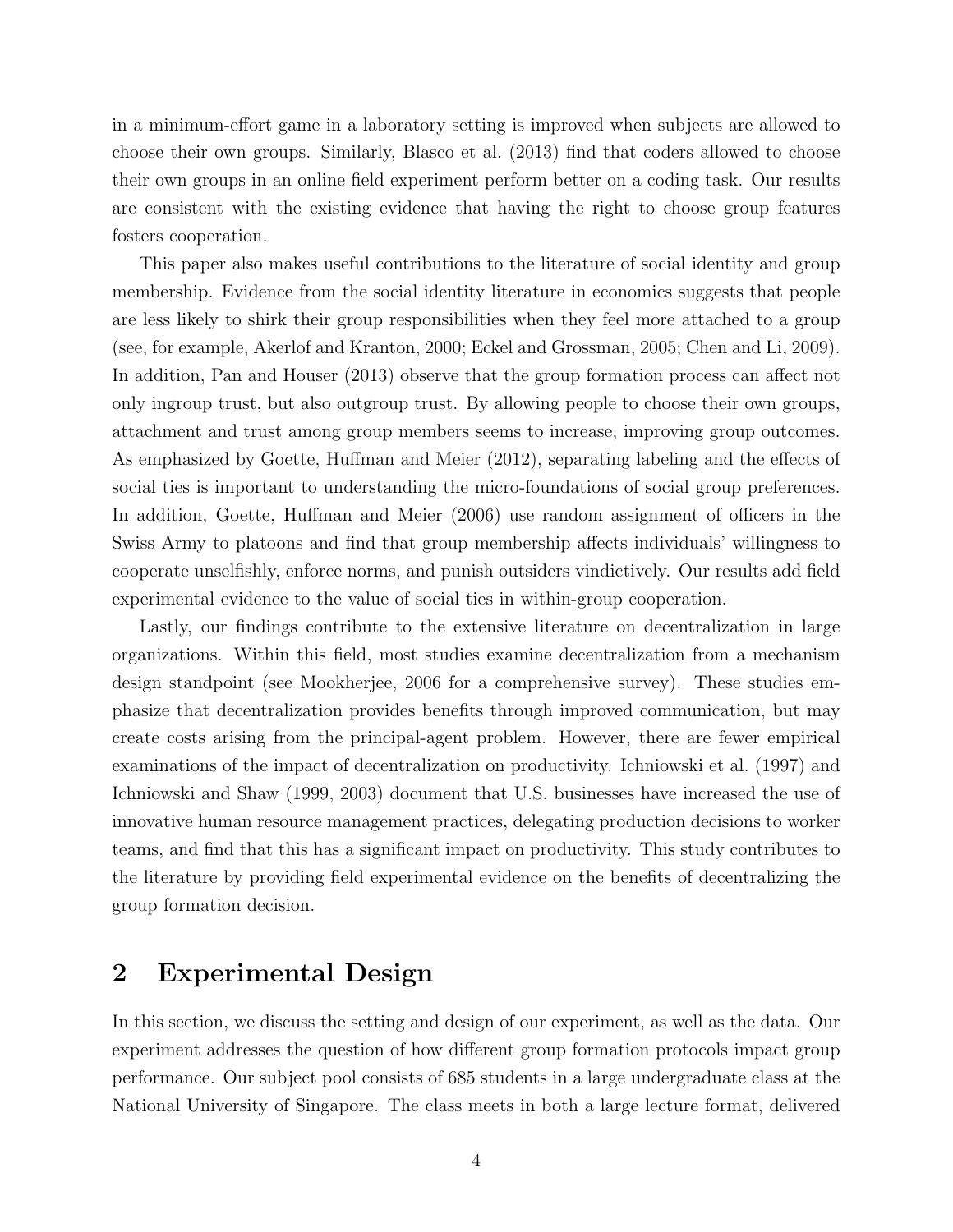weekly for 13 weeks, and smaller discussion sections, which meet weekly starting in the third week of lecture. Each student attends one of 28 discussion sections for the duration of the class.<sup>1</sup> The discussion sections, led by teaching assistants, primarily review the material presented in lectures.

As part of their course requirements, students must present a group project in their discussion section worth 25% of their final grades in the course. This group project has been a course requirement since 2011, so the students experience a very similar classroom environment to previous cohorts.<sup>2</sup> Given the importance of university grades in Singapore for future career prospects, our subjects have a strong incentive to perform as well as possible on the project.<sup>3</sup>

|             | Number of | Number of       | Age   | Gender            | Race          | <b>Birthplace</b> |
|-------------|-----------|-----------------|-------|-------------------|---------------|-------------------|
| Treatment   | sections  | 4-person groups |       | $(\text{Male}=1)$ | $(Chinese=1)$ | $(Singa pore=1)$  |
| Random      |           | 46              | 19.90 | 0.45              | 0.92          | 0.75              |
| Algorithm   | 10        | 56              | 19.88 | 0.43              | 0.93          | 0.78              |
| Self Chosen | 10        | 58              | 20.11 | 0.47              | 0.92          | 0.83              |

Table 1: Experimental Design

We run the experiment with three treatments, with all subjects in the same section also in the same treatment. This is done to reduce the possibility that subjects become aware of the other treatments and adjust their behavior. We randomly assign different sections into one of three treatments, stratifying the randomization based on section popularity and tutor. A summary of our experimental design is displayed in Table 1. The treatments appear to be balanced in terms of subject characteristics. Using Kruskal-Wallis tests, we cannot reject the hypothesis of an equal distribution of these demographics across the treatments.<sup>4</sup> With four subjects per group and a total of six groups per section, each treatment has around 52-58 groups and 9-10 sections.<sup>5</sup> In the "Random" treatment, students are placed into four-person

<sup>&</sup>lt;sup>1</sup>A university-wide balloting system assigns students to sections based on their submitted preference rankings. In our randomization procedure, we account for the possibility that some sections may be more popular than others.

<sup>2</sup>This creates an "ideal experiment" as described by Harrison and List (2004), in that the subjects do not perceive any of our treatments as being unnatural, or that an experiment is taking place.

<sup>3</sup>Pan et al. (2015) find that a 1 unit increase in cumulative average points at the National University of Singapore (an increase in grade average from B- to B+ or B+ to A) is associated with a  $12.3\%$  increase in monthly salary.

<sup>4</sup>We also run a multinomial logit model of treatment on all subject characteristics, and find that none of the individual coefficients are statistically significant and they are also jointly insignificant.

<sup>&</sup>lt;sup>5</sup>Since not all sections have exactly 24 students, some groups may consist of sizes other than four students. We exclude all groups of size other than four from our analysis (45 students total).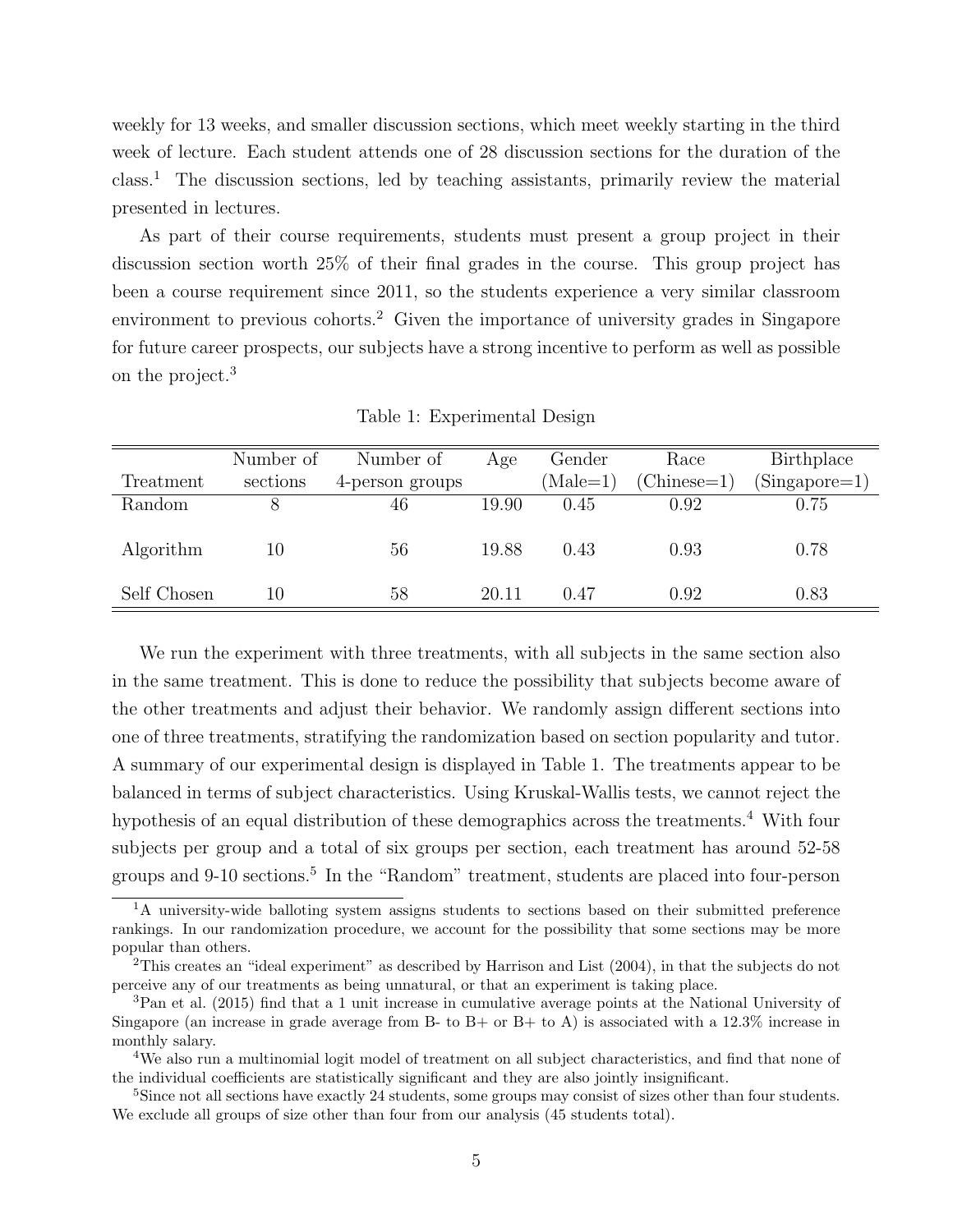groups randomly. In the "Self-chosen" treatment, students are asked to choose their own groups of four people from the students in their section.

In the "Algorithm" treatment, we assign students to four-person groups based on their responses to a demographic survey, administered to all students during the first lecture. In particular, one of the questions in this survey asks students to rank their own proficiency in four different skills that we identify as important for the group project, also highlighted in the rubric given to the students for the group project: presentation, research, quantitative analysis, and economic theory. Since our "Algorithm" treatment is based on the premise that skill complementarity benefits team performance, an ideal group under this treatment would consist of subjects with distinct highest-ranked skills.<sup>6</sup> We consider the group formation process a linear assignment problem in the spirit of Munkres (1957). The solution to this assignment problem maximizes, at the section level, the sum of individuals' rating for their assigned roles. Specifically, for a section of 24 subjects, we assign each subject to one of four roles (i.e., each section has 6 presentation "specialists", 6 research "specialists", etc.). We then randomly choose one subject from each role to create a group. This method is Pareto optimal in the sense that no subject can change groups to increase a group's total ratings without decreasing another group's total ratings.<sup>78</sup> While the algorithm assigns a role to each group member, we do not inform the groups of, or require members to perform, these assigned roles.<sup>9</sup>

Our experimental design allows us to test for several effects of group formation. First, by comparing the "Random" and "Self-chosen" treatments, we can observe how people self select into teams and whether they perform better than those who are randomly assigned to groups. Second, we can verify whether skill diversity affects group performance by comparing the "Random" and "Algorithm" treatments. Subjects in these two treatments experience identical experimental procedures (since these subjects are all given a group assignment with no further explanation), so any differences in performance can be attributed to the group assignment process.

Table 2 summarizes our experiment timeline as well as our data. In the first lecture of the semester, all students in the course complete a demographic survey (see Appendix A.1),

 $6N$ ote that this ranking is in terms of their own skills and not as compared to other students. One may be concerned that these are measured "within person" and therefore cannot capture the absolute level of skills for each member. While direct measures of skills are unavailable, the algorithm in fact achieves a scenario where each member performs his or her comparative advantage.

<sup>7</sup>See the proof in Appendix A.5.

<sup>8</sup>For more details on the implementation of this algorithm, see Appendix A.6.

<sup>&</sup>lt;sup>9</sup>In other words, we create teams by maximizing "potential" complementarity between skills. Members may not play the roles that our algorithm assigns, which might hinder teams in their ability to achieve their maximum productivity and attenuate the treatment effects. If we inform them of the roles, however, the treatment would be a combination of assigned groups and assigned roles, thus complicating the interpretation.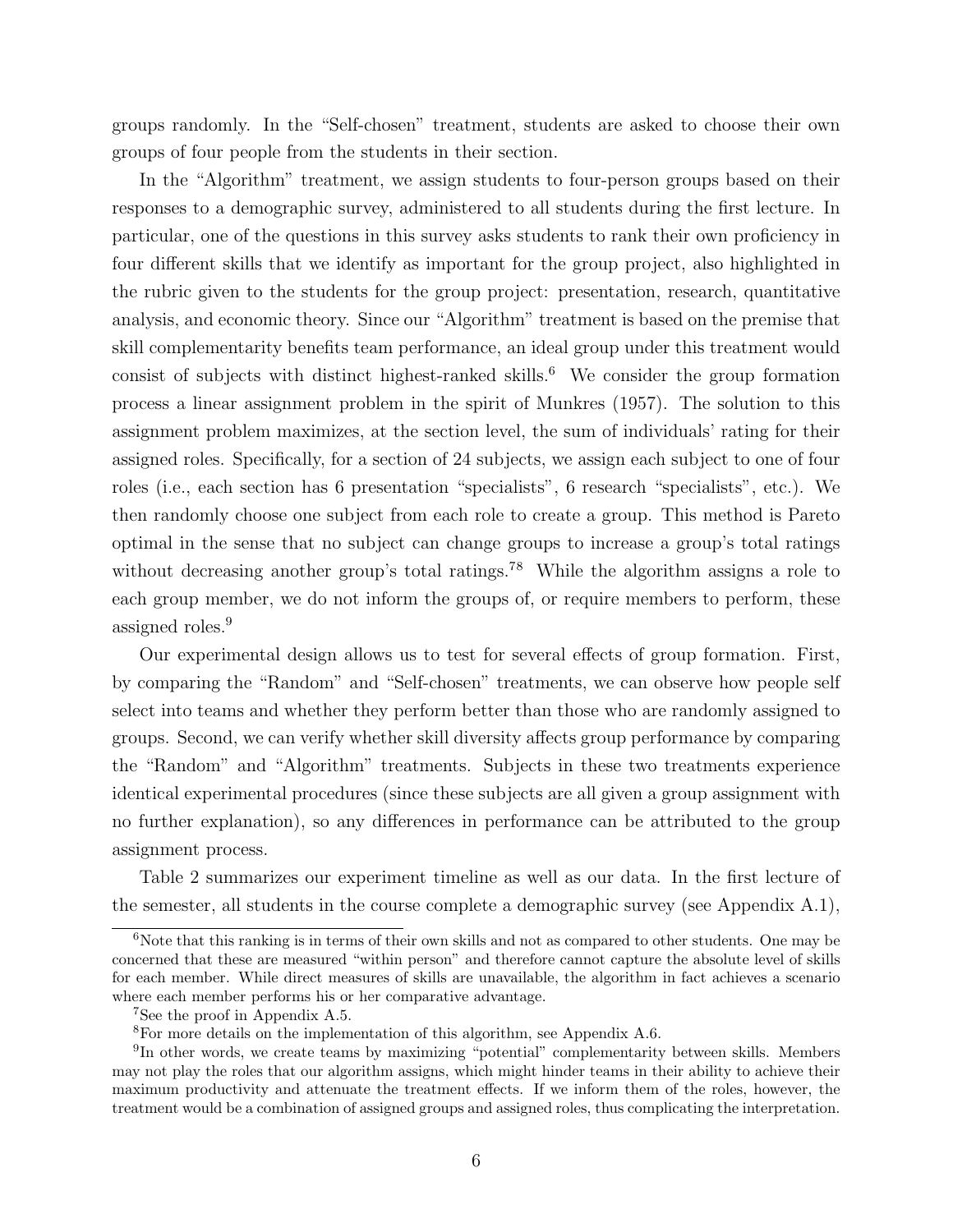| Week | Task(s)               | Data collected      |  |
|------|-----------------------|---------------------|--|
|      |                       | Skill rankings      |  |
|      | In-class survey       | Demographics        |  |
|      | Group assignment      |                     |  |
| 3    | Topic 1 announcement  | Network information |  |
| 5    | Topic 2 announcement  |                     |  |
| 8    | Topic 1 presentations | Topic 1 performance |  |
| 10   | Topic 2 presentations | Topic 2 performance |  |
| 16   | Final exam            | Effort.             |  |

Table 2: Experiment Timeline and Data Collected

which includes a question regarding their skills. At the first section meeting (Week 3 of the lecture), an experimenter assigns the subjects to four-person groups (or asks them to form their own groups).<sup>10</sup> After all groups are formed, subjects fill out a short "network survey" indicating if they know any of their teammates outside of class (see Appendix A.2). Then each group is randomly assigned a project topic. With six groups per section, three groups present Topic 1 in Week 8 of the discussion section and three groups present Topic 2 in Week 10. The presentations are given in two different weeks due to time constraints.<sup>11</sup> Topic 1 is announced at the end of Week 3 and Topic 2 is announced at the end of Week 5. All groups therefore have 5 weeks to complete their project.

The groups' project performance constitutes our main outcome variable. We hire two research assistants (RA) to assess the performance of every group in every section, so that the evaluation is consistent. During Weeks 8 and 10, the two RAs attend each section to view the group presentations. They score each presentation on 10 different questions in 4 categories, corresponding to the 4 skills. The RAs' rubric is included in Appendix A.3. These assistants are not told the details of the experiment. In particular, they are unaware of each section's treatment assignment, so their scores cannot be affected by anticipated treatment differences.

Finally, to assess subject effort, we ask each individual to report the number of hours each group member spent working on the assignment. In order to incentivize subjects to tell the truth, we set up a game in the style of a Keynesian beauty contest. In this contest, subjects are given points based on how well their reported hours match the average reported hours of

<sup>10</sup>To ensure consistency in the delivery of this information, the same experimenter attends all section meetings that week. To minimize possible experimenter demand effects, the experimenter reads from a script when speaking to the subjects.

 $11$ The two topics concern car taxes and the declining birth rate, respectively. In our analysis, we control for topic fixed effects so that we can effectively compare the performance of groups presenting on the same topic.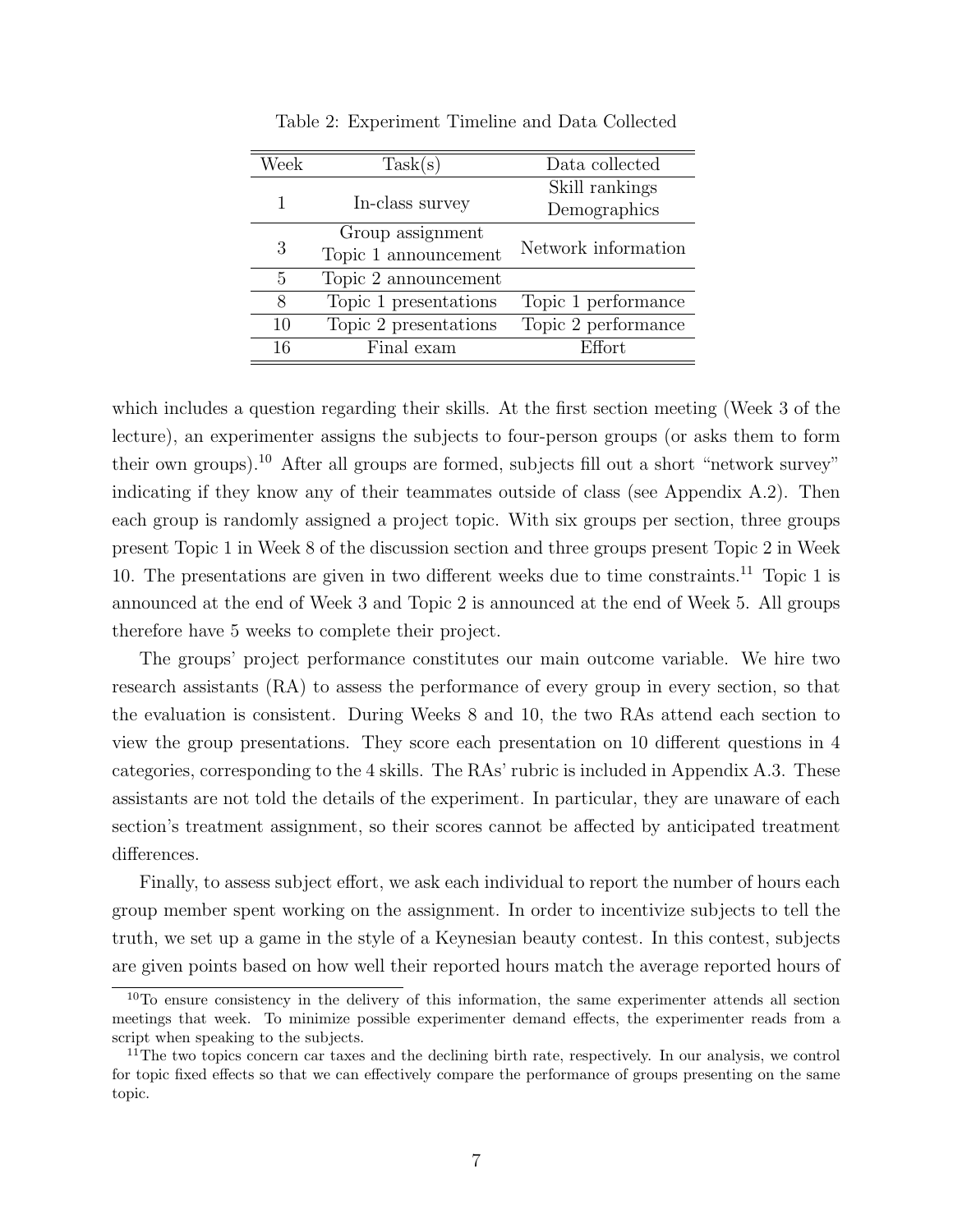the other members of their group. In other words, subjects are incentivized to report what they believe others will report. To prevent collusion, we ask this question to subjects during the final exam for the class. Although this game has many Nash equilibria (where everyone's reports match exactly), the instructor, using a similar example in a lecture, emphasized that the case where everyone tells the truth is a focal point. We also tell subjects on the final exam that "it is a Nash equilibrium for everyone to report the actual number of hours each person worked on the project" (Appendix A.4).

### 3 Results

In this section, we first present our main results for the effects of group formation on team composition and performance. We then examine a possible channel by analyzing how members' effort varies across the different treatments.

Our analyses are based on our data for the four-person groups, which include 640 subjects across 160 groups.<sup>12</sup> In addition, we cluster standard errors at the section level to control for any possible dependency of decisions and performance across groups within a section. All non-parametric tests are two-sided Mann-Whitney U tests, and the unit of observation is the group.

### 3.1 Group Composition

In the "Self-chosen" treatment, we examine whether subjects sort into groups based on network connections, skill complementarity, or demographic characteristics. Figure 1 presents the level of network connections and skill complementarity within a group by treatment. A subject's number of connections is the number of people she reports she knows outside the class. In order to calculate skill complementarity, we apply the Hungarian algorithm to find each member's optimal role and sum the rank the subject assigns to that role. Therefore, a smaller number indicates better skill complementarity.

Figure 1 shows that subjects tend to sort themselves into groups based on social connections rather than skill complementarity. Specifically, we see that self-chosen groups have more connected members than either randomly-assigned or algorithm-determined groups (Figure 1a). This comparison (network in self-chosen groups > network in control) is signif-

<sup>&</sup>lt;sup>12</sup>If a section does not have exactly 24 subjects due to either original enrollment or subsequent dropping of the course by a student, then that section will have some non-four-person groups. It is possible that different treatments have different dropout rates, but we test the likelihood of having fewer than four subjects in a group and find no differences across treatments. Due to unforeseen circumstances, we do not have the grades for one section. We exclude this section from the regression sample.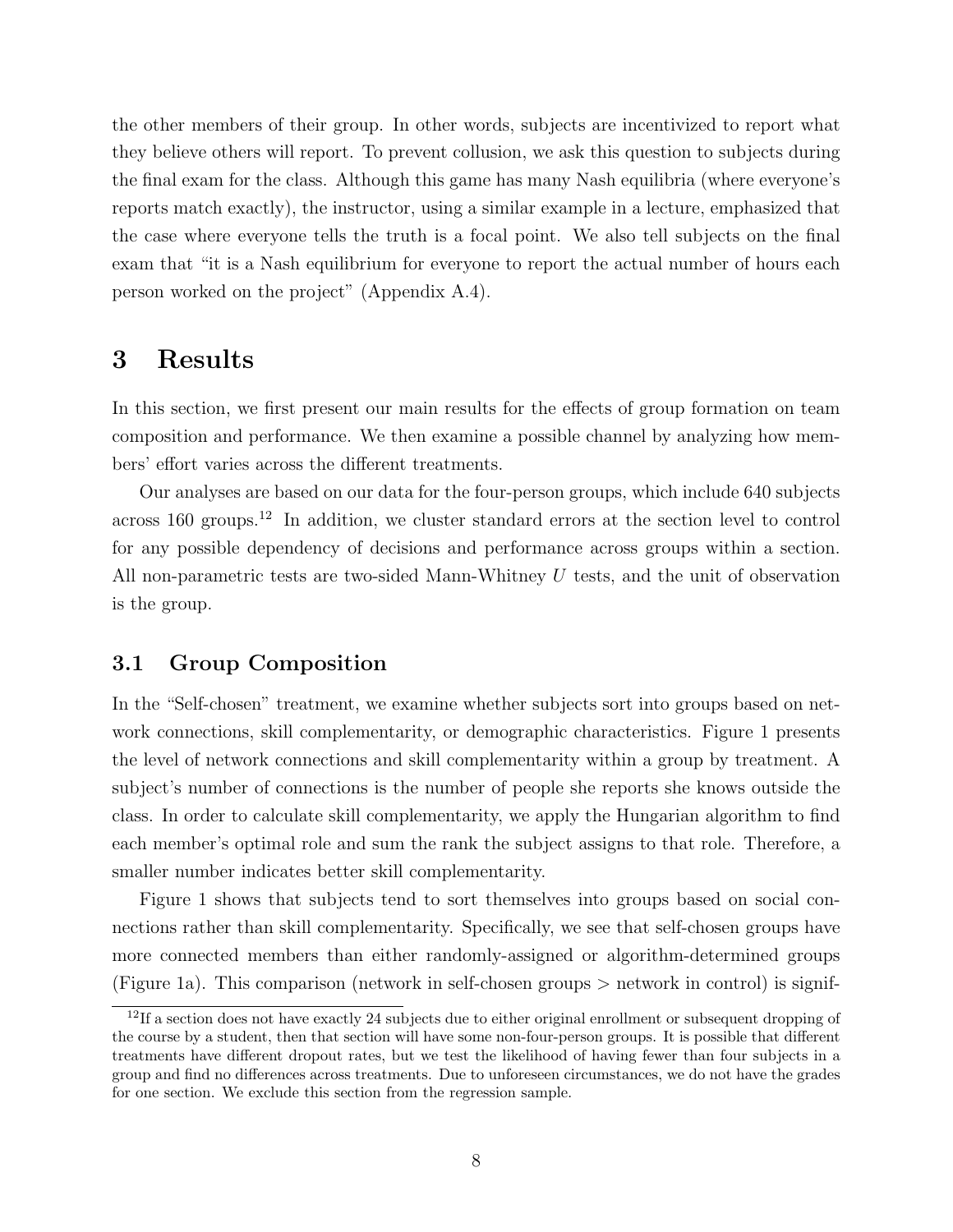

Figure 1: Group Composition by Treatment

icant  $(p < 0.01)$ . However, the comparison between the randomly-assigned and algorithmdetermined groups is not significant ( $p = 0.46$ ). On average, a subject in the self-chosen treatment knows one more person in her group than a student in either the random or algorithm treatment. Figure 1b shows that the algorithm-determined groups have greater skill complementarity than either the self-chosen or randomly-assigned groups ( $p < 0.01$  for both comparisons). However, there is no significant difference in skill complementarity between the randomly-assigned and self-chosen groups ( $p = 0.45$ ). From this analysis, we can see that subjects who choose their groups rely on friendship networks while ignoring the skills of the other members.

We next run a series of OLS regressions across groups, accounting for any TA fixed effects in all analyses. The estimated treatment effects on group composition are presented in Table 3. Our dependent variables include the following group characteristics: (1) the average number of connections a member has within her group; (2) the sum of skill ranks; (3) the average student age; (4) the proportion of men in the group; (5) the proportion of business majors in the group; (6) the proportion of Chinese in the group, and (7) the proportion of individuals born in Singapore in the group. Our independent variables include the self-chosen and algorithm treatment dummies, with randomly-assigned groups as the reference.

The results of our regressions confirm our observations from Figure 1. First, we find that self-chosen groups have more network connections (Table 3, column 1) but about the same level of skill complementarity (column 2) as randomly-assigned groups. As for demographic characteristics, our results show that subjects do not sort into groups based on age, gender, discipline of study, ethnicity, or birthplace. We further find that our algorithm-determined groups exhibit greater skill complementarity—a result of our experimental design—but sim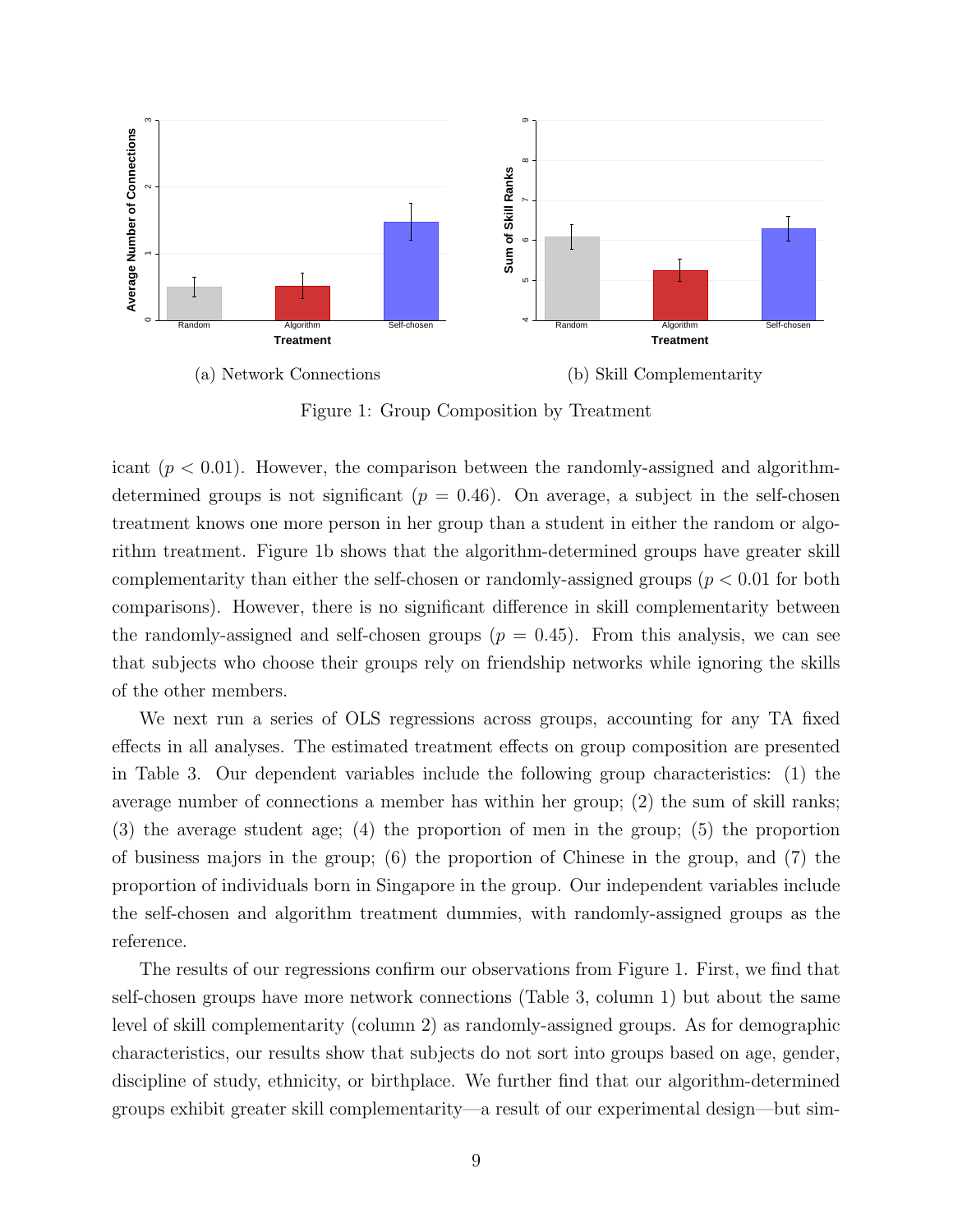ilar demographic patterns to our randomly-assigned groups. This finding reinforces our observation that skills are not directly correlated with any of our observed demographic characteristics.

|                | (1) Network | Skill<br>$\left( 2\right)$ |            |             | Demographics           |                |               |
|----------------|-------------|----------------------------|------------|-------------|------------------------|----------------|---------------|
|                | connections | complementarity            | (3)<br>Age | Male<br>(4) | <b>Business</b><br>(5) | Chinese<br>(6) | Native<br>(7) |
|                |             |                            |            |             |                        |                |               |
| Self-chosen    | $1.009***$  | 0.213                      | 0.175      | 0.017       | $-0.029$               | 0.004          | 0.077         |
|                | (0.153)     | (0.155)                    | (0.143)    | (0.051)     | (0.041)                | (0.039)        | (0.057)       |
| Algorithm      | 0.044       | $-0.829***$                | $-0.059$   | $-0.025$    | 0.011                  | 0.020          | 0.036         |
|                | (0.139)     | (0.243)                    | (0.131)    | (0.057)     | (0.029)                | (0.026)        | (0.058)       |
| Constant       | $0.481***$  | $6.158***$                 | 19.966***  | $0.459***$  | $0.896***$             | $0.896***$     | $0.798***$    |
|                | (0.138)     | (0.242)                    | (0.104)    | (0.039)     | (0.030)                | (0.037)        | (0.043)       |
|                |             |                            |            |             |                        |                |               |
| Observations   | 160         | 160                        | 160        | 160         | 160                    | 160            | 160           |
| $\mathbb{R}^2$ | 0.268       | 0.158                      | 0.049      | 0.022       | 0.044                  | 0.023          | 0.048         |

Table 3: OLS: Group Composition by Experimental Treatment

Notes: 1. We control for TA fixed effects.

2. Robust standard errors clustered by section are in parentheses.

3. Significant at \* 10%; \*\*5%; \*\*\* 1%.

### 3.2 Treatment Effects on Group Performance

We next examine whether group performance differs across treatment. To measure group performance, we have our research assistants score each group on a  $100$  point scale.<sup>13</sup> These RAs are unaware of the experimental manipulation, or the treatment assigned to each section. We take the RAs' average scores as the measure of each group's performance. Each group's total score is assessed across four categories: research, theory, statistics, and presentation, with each category accounting for 25% of the group's total score. We present the rubric used by the RAs in Appendix A.3.

Figure 2 presents the total and category scores for the groups in our experiment. From Figure 2a, we see that our self-chosen groups perform better than our randomly-assigned groups and approximately as well as our algorithm-determined groups. We also find that both our self-chosen and algorithm-determined groups perform better than our randomlyassigned groups ( $p = 0.052$  and  $p = 0.045$ ). The self-chosen and algorithm-determined groups' scores are not significantly different  $(p = 0.94)$ . The results in Figure 2b show that this superior performance is observed across all four categories, with the largest difference observed in the statistics category ( $p < 0.01$  comparing either the self-chosen or algorithmdetermined group to the randomly-assigned group).

<sup>&</sup>lt;sup>13</sup>We find a Pearson's correlation of  $r = 0.794$  between our two RAs, which indicates good correlation between their scoring of the groups.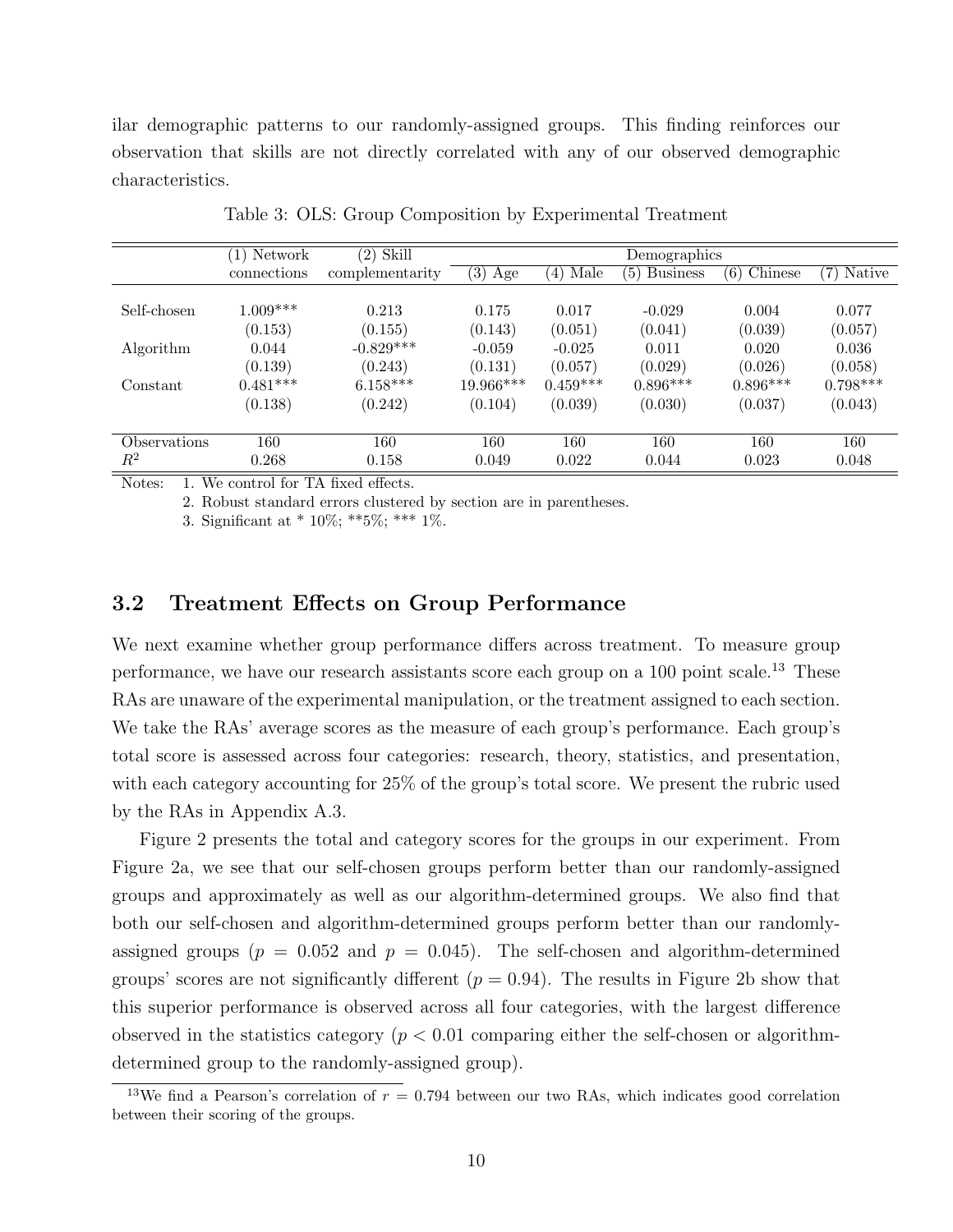

Figure 2: Group Composition by Experimental Treatment

|              | 1)          | $\left( 2\right)$ | $\left(3\right)$ | $\left(4\right)$  | $\left(5\right)$ |
|--------------|-------------|-------------------|------------------|-------------------|------------------|
|              | Total       | Research          | Theory           | <b>Statistics</b> | Presentation     |
|              |             |                   |                  |                   |                  |
| Self-chosen  | $3.285**$   | 0.392             | 0.293            | $1.832***$        | $0.769*$         |
|              | (1.484)     | (0.347)           | (0.621)          | (0.595)           | (0.386)          |
| Algorithm    | $3.250*$    | 0.682             | 0.328            | $1.760**$         | 0.480            |
|              | (1.788)     | (0.420)           | (0.704)          | (0.690)           | (0.474)          |
| Constant     | $51.224***$ | $9.694***$        | $15.47***$       | $10.48***$        | $15.58***$       |
|              | (3.302)     | (1.042)           | (0.964)          | (1.319)           | (0.813)          |
|              |             |                   |                  |                   |                  |
| Observations | 160         | 160               | 160              | 160               | 160              |
| $R^2$        | 0.226       | 0.196             | 0.212            | 0.187             | 0.192            |

Table 4: OLS: Treatment Effects on Group Performance

Notes: 1. We control for TA, presentation order, topic and time fixed effects. 2. Robust standard errors clustered by section are in parentheses. 3. Significant at \* 10%; \*\*\*5%; \*\*\*  $1\%$ .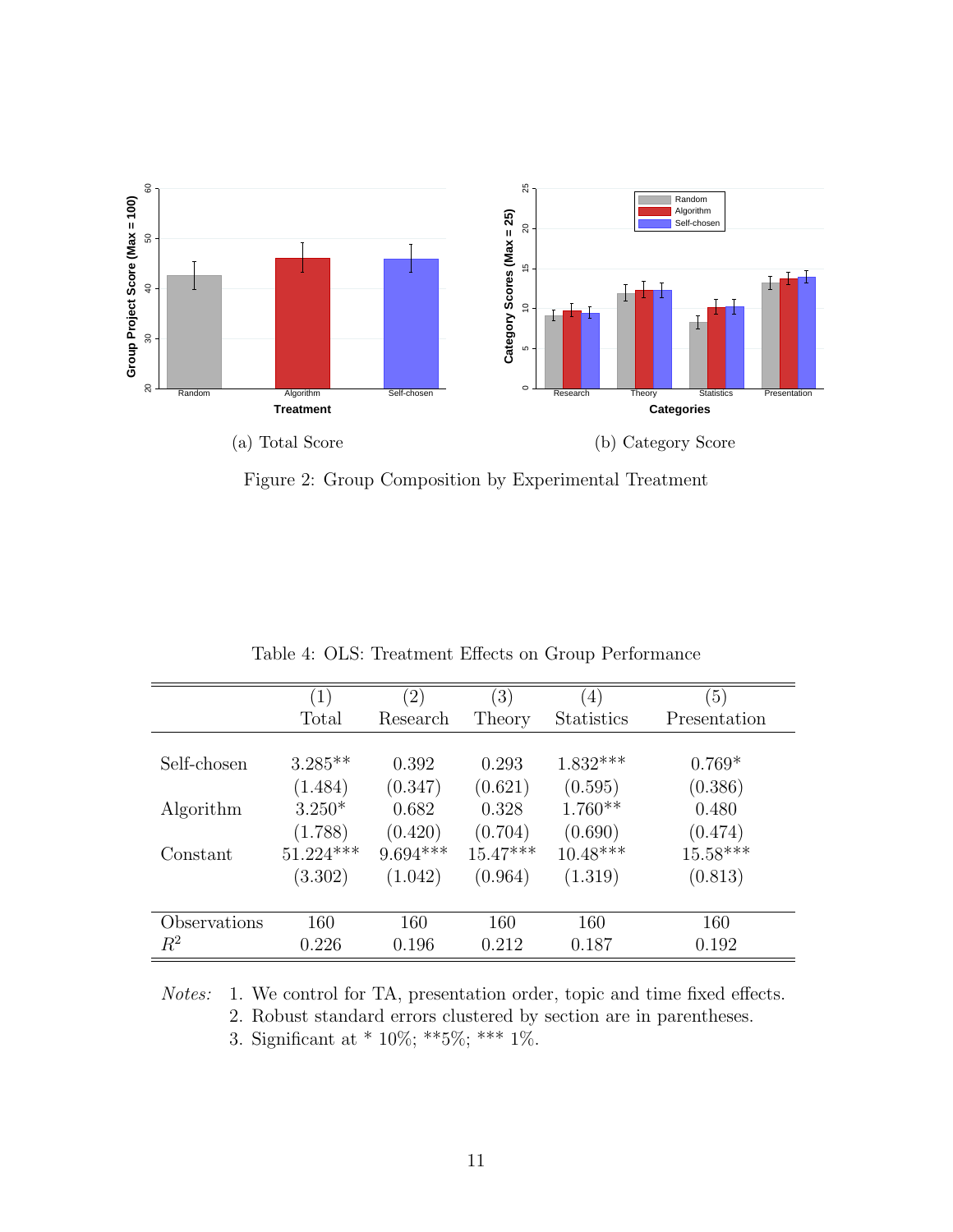Table 4 reports the OLS estimates of our treatment effects on group performance. Column 1 presents the results of treatment on the total performance score while columns 2 to 5 break down the score by category. All regressions control for TA, topic (topic 1 or 2), section meeting day (Monday to Friday) and time (morning or afternoon) fixed effects, and presentation order within a section. Across our three groups, we find that both the selfchosen and algorithm-determined groups outperform the randomly-assigned groups, with the average treatment effect about 3.285 points higher for the total score, significant at the 5% level. Evaluating at the mean score of random groups (42.636), we find that this effect is equivalent to about a 7.7% increase in performance. The results in columns 2 to 5 show positive treatment coefficients for all four categories, with the effect on "statistics" performance estimated very precisely. These results suggest that all four categories contribute to the superior performance of our treatment groups, and that "statistics" performance is the main contributor to overall group performance.

Our results regarding statistics performance may reflect student perceptions of the difficulty of the statistical element of the project. In our student skill survey, we find that statistics is most often ranked as the skill in which students feel least proficient (57.8% of students), and least often ranked as the skill in which they feel most proficient (9.5% of students).<sup>14</sup> These relatively low self-rankings of the statistics skill lead to a dearth of group members who can specialize in the statistics role. For our algorithm treatment, we are able to spread out the group members who list statistics as one of their top skills into different groups. In fact, 73% of our algorithm-determined groups have at least one member who ranks statistics as her first or second best skill, compared to only 54% (64%) of our randomly-assigned (self-chosen) groups.<sup>15</sup>

Lastly, we conduct a Wald test comparing the coefficients of our "Self-chosen" and "Algorithm" treatments. The results of this analysis indicate that we cannot reject the null hypothesis that the two coefficients are the same  $(p > 0.5$  in columns 1 to 5). This reinforces our conclusion that our self-chosen groups perform as well as our algorithm-determined groups.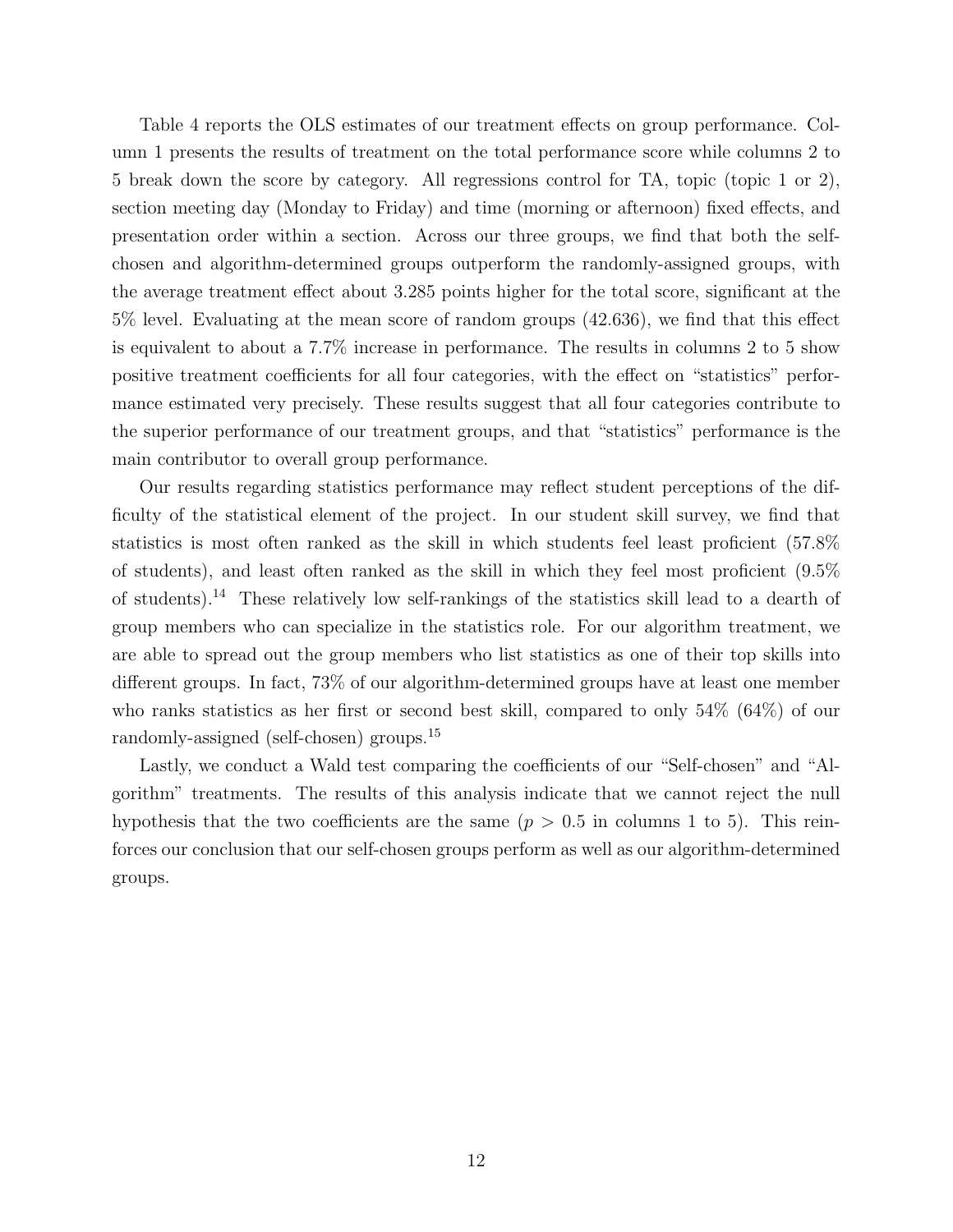|              |                  | $\left( 2\right)$ | $^{\prime}3)$ | $\left(4\right)$ |
|--------------|------------------|-------------------|---------------|------------------|
|              | $log(Man-hours)$ | Coef. of variance | Minimum hours | Maximum hours    |
|              |                  |                   |               |                  |
| Self-chosen  | $0.124*$         | $-0.015$          | 0.185         | 0.247            |
|              | (0.067)          | (0.017)           | (1.027)       | (1.022)          |
| Algorithm    | 0.087            | $-0.009$          | 0.301         | 0.553            |
|              | (0.079)          | (0.015)           | (1.104)       | (1.224)          |
| Constant     | $4.002***$       | 0.116             | 5.987         | 6.312            |
|              | (0.777)          | (0.108)           | (6.654)       | (7.115)          |
|              |                  |                   |               |                  |
| Observations | 615              | 615               | 615           | 615              |
| $\,R^2$      | 0.063            | 0.056             | 0.044         | 0.053            |

Table 5: OLS: Treatment Effects on Group Members' Effort

Notes: 1. We control for student demographics.

2. We control for tutor, presentation order, topic and time fixed effects.

3. Robust standard errors clustered by section are in parentheses.

4. Significant at \* 10%; \*\*5%; \*\*\* 1%.

### 3.3 Effort

Finally, we examine whether differences in group performance can be explained by differences in effort across the treatment groups. Using the reported hours worked from the effort survey, we calculate group effort by adding the hours reported by each student for each group member, i.e., her perceived man-hours worked by the group. Students have an incentive to report the actual hours worked, but they may not perfectly observe each other's effort if they spend some time working alone on the project. However, any measurement error due to not observing hours would tend to bias our estimates downward, i.e., work against finding any differences in effort across groups.

Table 5, column (1) presents the estimates of a set of OLS regressions. The dependent variable is the logarithm of total man-hours.<sup>16</sup> Note that we include the same group characteristics as in Table 4 as well as individual demographic characteristics such as age, gender, discipline of study, ethnicity, and birthplace. We find that self-chosen groups invest 12.4%

<sup>&</sup>lt;sup>14</sup>We compare these self-assessments to those for the other three skills: 1) presentation  $(28.1\%$  rank it first, 20.2% rank it last), 2) research (26.7% rank it first, 13.4% rank it last), and 3) economic theory (35.6% rank it first, 8.6% rank it last).

<sup>&</sup>lt;sup>15</sup>This lack of group members who consider themselves to be proficient in a specific skill only substantially affects the statistics skill. For the other three skills, at least 90% of groups in each treatment have a member who ranks the respective skill as either first or second.

 $16\text{We}$  use the log transformation because the reported hours are lognormally distributed. Meanwhile, it automatically drops observations with zero hours. These are unlikely to be the actual effort exerted, given that every group, at minimum, prepares presentation slides.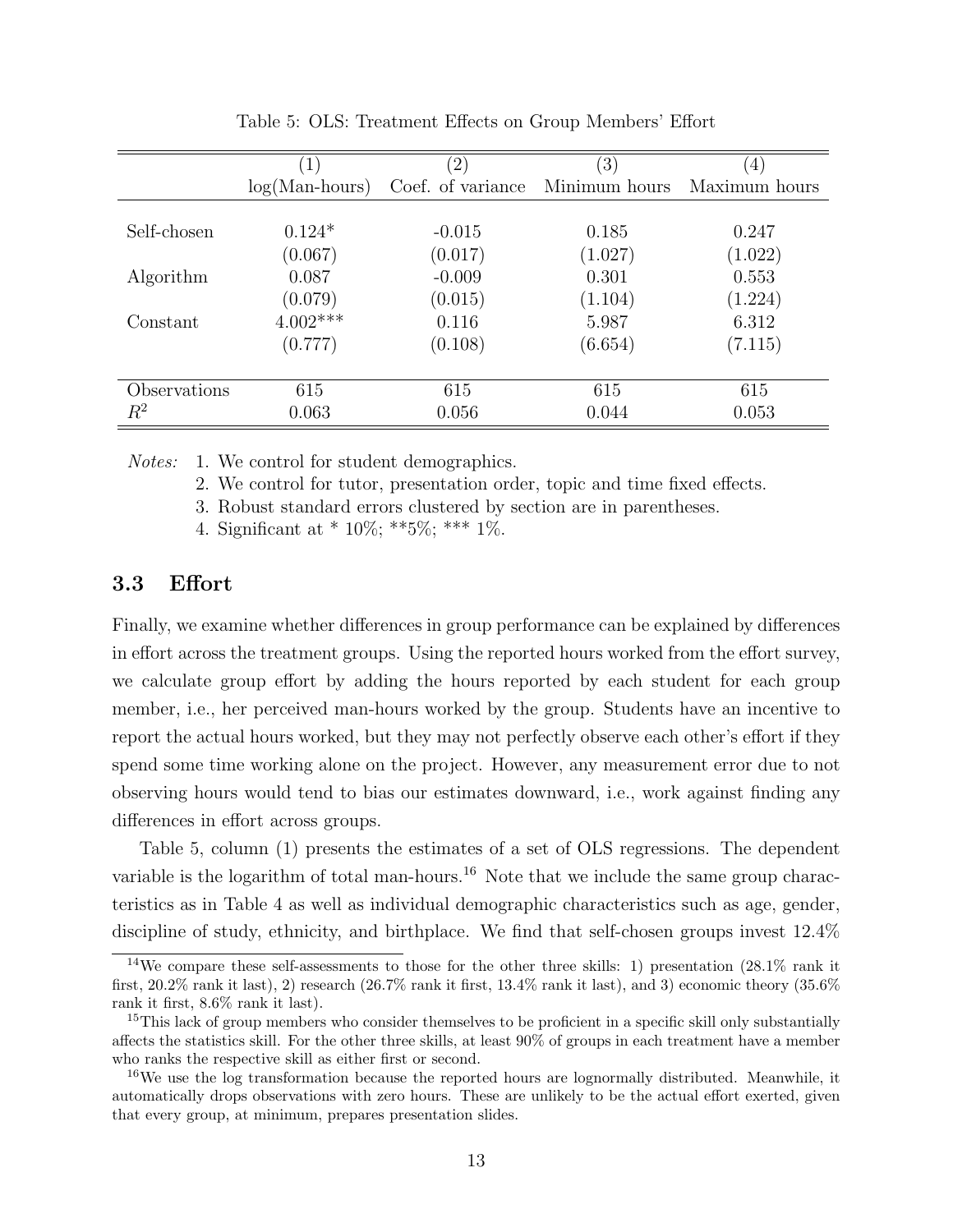more hours on the project than do randomly-assigned groups. This effect is significant at the  $10\%$  level.<sup>17</sup> Evaluating at the mean of the control (37.83 man-hours), the difference is about 4.69 hours per group. We find no significant difference in total effort between our algorithm-determined and randomly-assigned groups.

To gain further insight into effort as a mechanism for the effect of group formation on performance, we examine the dispersion of effort among group members. We measure dispersion as the coefficient of variation (the ratio of the standard deviation to the mean), and minimum and maximum reported hours across the four members of a group. As shown in Table 5, we find no significant difference between our treatment and control groups in the distribution of effort within a group.

The treatment effect on effort shows that self-chosen groups exert higher effort than those in the control. Does the higher effort explain their superior performance? We conduct a causal mediation analysis and find that around 16% of the treatment effect on group performance works through the effort channel.<sup>18</sup> Again, this ratio might be attenuated due to measurement error in the students' reported effort. It also suggests that there are other sources of the better performance by self-chosen groups. For instance, it is possible that socially-connected members work more efficiently together, coordinate more smoothly, and have lower communication costs. Unfortunately, we do not have relevant data on these factors. Future work can explore how self selection may affect members' efficiency to uncover the unexplained part of their superior performance.

## 4 Conclusion

In this study, we experimentally manipulate how groups are formed in order to examine the effect of group formation on group composition, effort, and performance. Our results show that people tend to select groups based on social connections rather than member skills. We further find that these self-chosen groups perform better than do randomly-assigned groups, and about as well as algorithm-determined groups with optimal skill complementarity. We also find some evidence that self-chosen groups exert a higher amount of effort, partly explaining their superior performance. These findings are consistent with the prediction that

<sup>&</sup>lt;sup>17</sup>If we exclude one outlier who reports 100 hours per member, the estimate increases to 13.8% and is significant at the 5% level.

<sup>&</sup>lt;sup>18</sup>The exercise consists of three steps: First, as shown in Table 4, column 1, the total effect of self selection on team performance is 3.285. Second, we include team effort in the performance regression and find a coefficient of 4.2, i.e., the impact of effort on team performance. Finally, we take the product of the coefficient and the change in team effort induced by self-selection, 0.124 (Table 5, column 1). This produces the effort-induced change in the team performance. In other words, about 4.2\*0.124/3.285, or 16% of the treatment effect works through its impact on effort.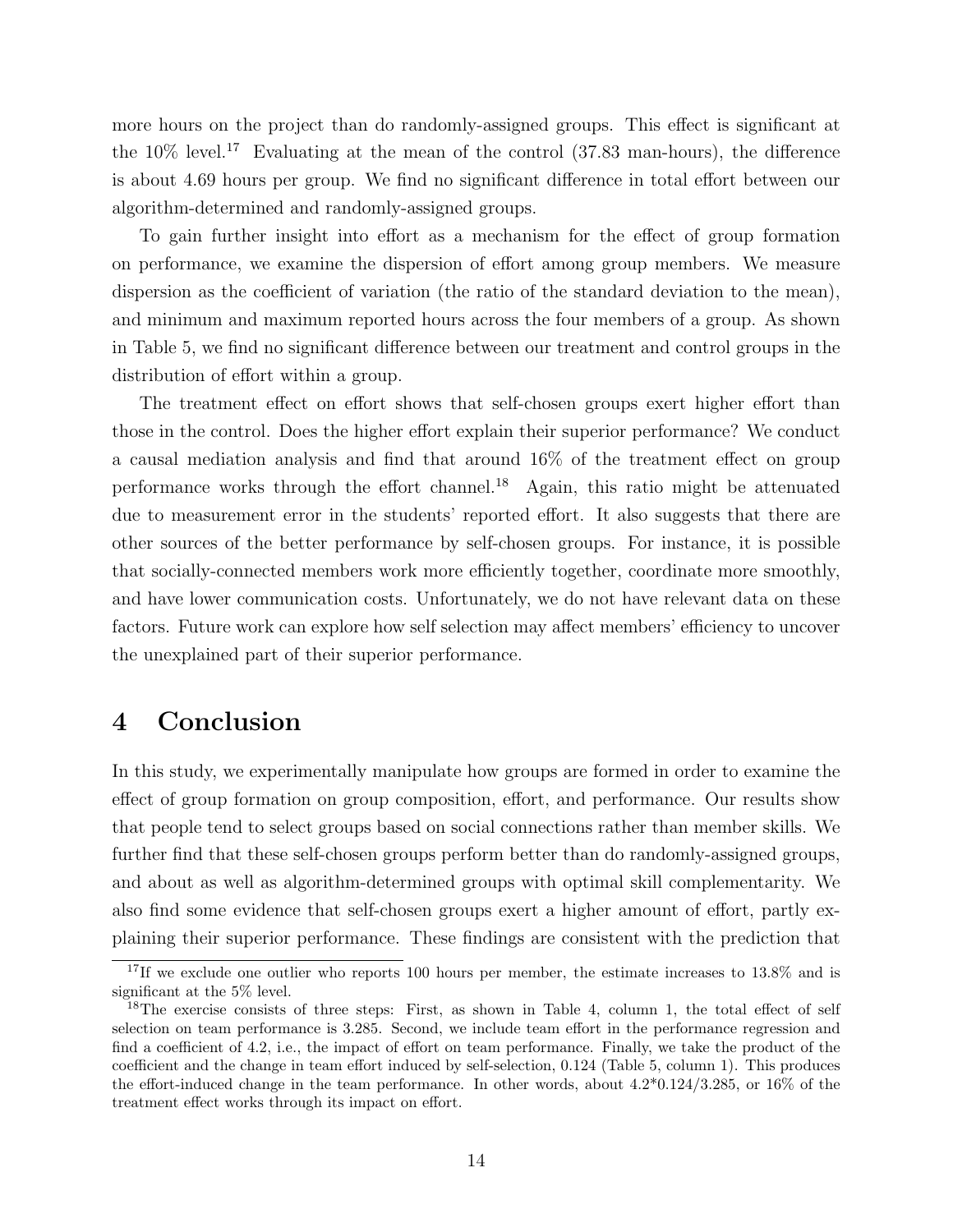social connections can mitigate free riding behavior in teamwork.

Regarding the decentralization of group formation in the workplace, our findings suggest that allowing employees to form their own workgroups can lead to a similar level of productivity as manager-determined groups. Delegating group formation may take advantage of hidden information, such as social connections, which are valued in group work. Furthermore, taking into account the costs associated with collecting worker information and designing formation rules, self-chosen groups provide cost savings for a firm.

In theory, a centralized mechanism should be able to mimic the outcome of any decentralized system, a direct implication of the Revelation Principle. However, the validity of this theory relies on the absence of any communication or information processing costs. In contrast, in actual organizational contexts, groups are formed based on rich information about participants; this information is collected at a cost. The choice between centralization and decentralization therefore reflects a trade-off between the communication costs involved in obtaining information when forming groups and the potential incentive problems if workers act in their own self-interest when forming their own groups. When decision-making is delegated to the workers, our findings suggest that they sort by friendship, which in turn may overcome the incentive problems in teams, making decentralization the superior organizational arrangement.

There are several extensions to this work that are worthy of exploration. First, while we find that self-chosen groups seem to prioritize social connections, it is not clear if these increased connections are the only contributor to the increased performance in these groups. It is possible that the freedom to choose one's own group also motivates the students to perform better. Future work can further explore the benefit of automony per se and the effects of working with friends. Second, while our subjects only work together on a single task, a possible extension is to add repeated interaction to examine whether workers sort and perform differently. Finally, it should be noted that the effectiveness of self-chosen teams may depend on other policies adopted by the firm. For example, Bandiera et al. (2013) find that self-chosen teams may select differently depending on the strength of their incentives. Together with our results, these findings suggest that a firm that adopts a decentralized group formation policy must also carefully choose the incentive scheme that it employs.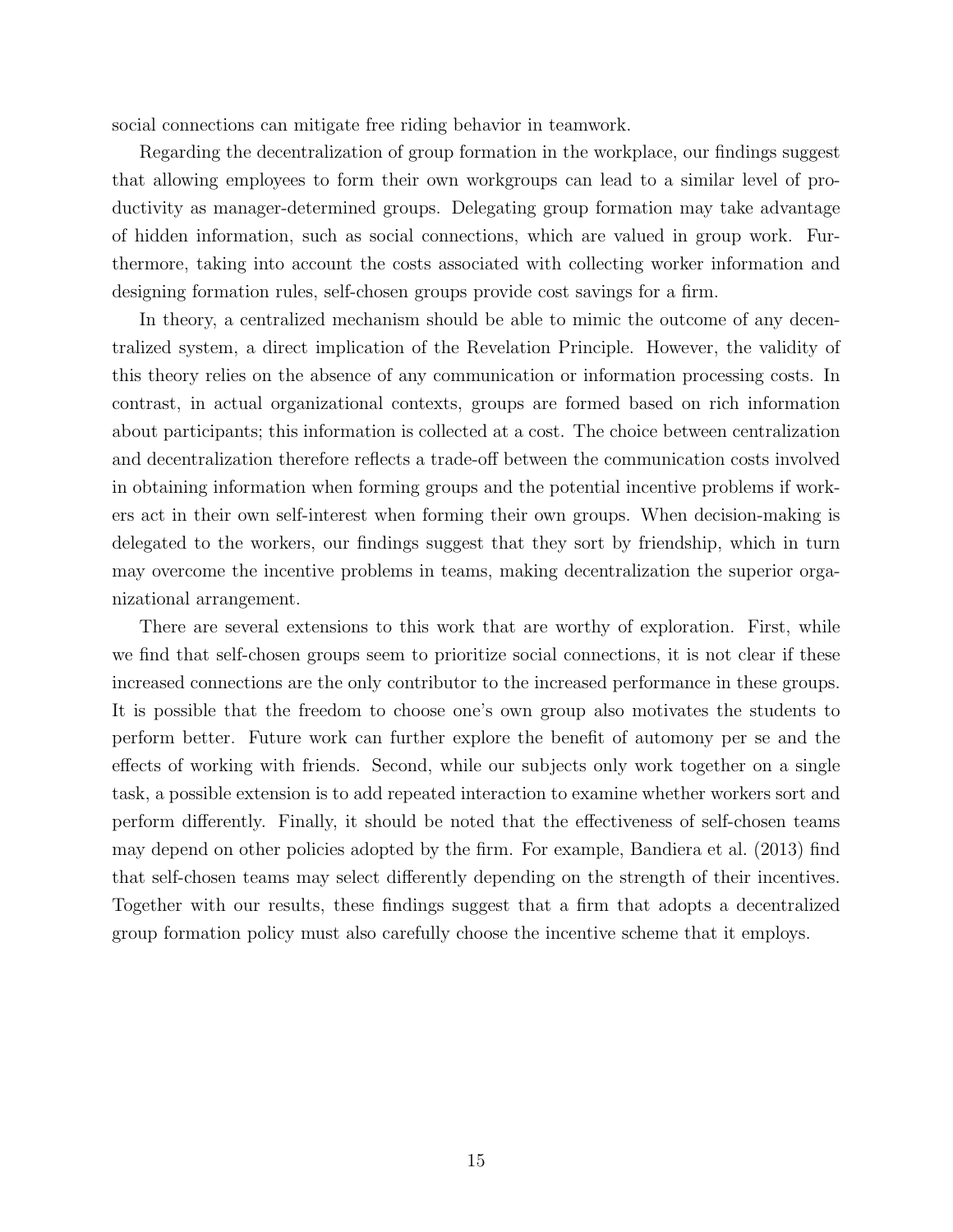# A Appendices

## A.1 Skills Survey

# BSP 1005 Survey

Please answer the following questions.

| 1. Name:                                                                                                                                         |
|--------------------------------------------------------------------------------------------------------------------------------------------------|
|                                                                                                                                                  |
|                                                                                                                                                  |
| 4. What is your age?                                                                                                                             |
| 5. What is your gender? $\Box$ Male $\Box$ Female                                                                                                |
| 6. Which of the following best describes your racial or ethnic background?                                                                       |
| $\Box$ Chinese $\Box$ Malay $\Box$ Indian $\Box$ Other                                                                                           |
| 7. Were you born in Singapore? $\Box$ Yes $\Box$ No                                                                                              |
| 8. What was the most recent school you attended before joining NUS?                                                                              |
| (Examples: Victoria JC, Nanyang Polytechnic, etc.)                                                                                               |
|                                                                                                                                                  |
| 9. Have you taken any economics classes before? If so, at what level did you<br>take your most advanced class? (Examples: JC, Polytechnic, etc.) |
|                                                                                                                                                  |

10. At what level did you take your most advanced mathematics class? (Examples: JC, Polytechnic, etc.)

(See next page  $\rightarrow$ )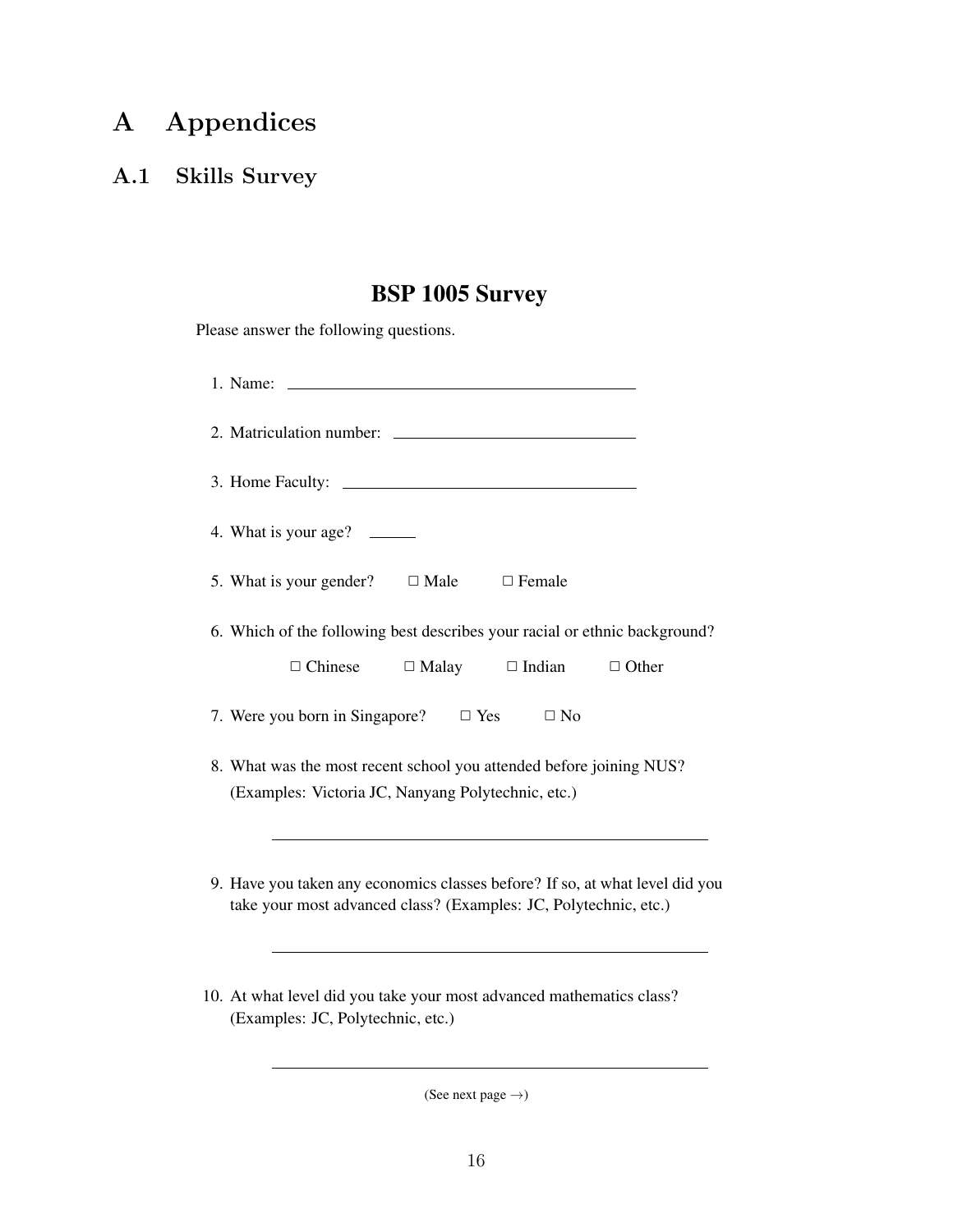- 11. A major grading component of BSP 1005 is a group project. The following four skills are essential for completing the project. Please rank these skills by how competent you feel in each. This information may be shared with your potential group members.
	- (1) Presentation skills: ability to effectively communicate and present information
	- (2) Research skills: ability to find relevant background information and data
	- (3) Quantitative skills: ability to use statistical tools (such as Excel) to analyze data
	- (4) Economic theory skills: ability to apply what you have learned in the module to the project

Example: If you feel you are best at economic theory, next best at quantitative methods, next best at presenting, and worst at research, then you would say that your own ranking is:

$$
4 \, > \, 3 \, > \, 1 \, > \, 2
$$

Your own ranking:

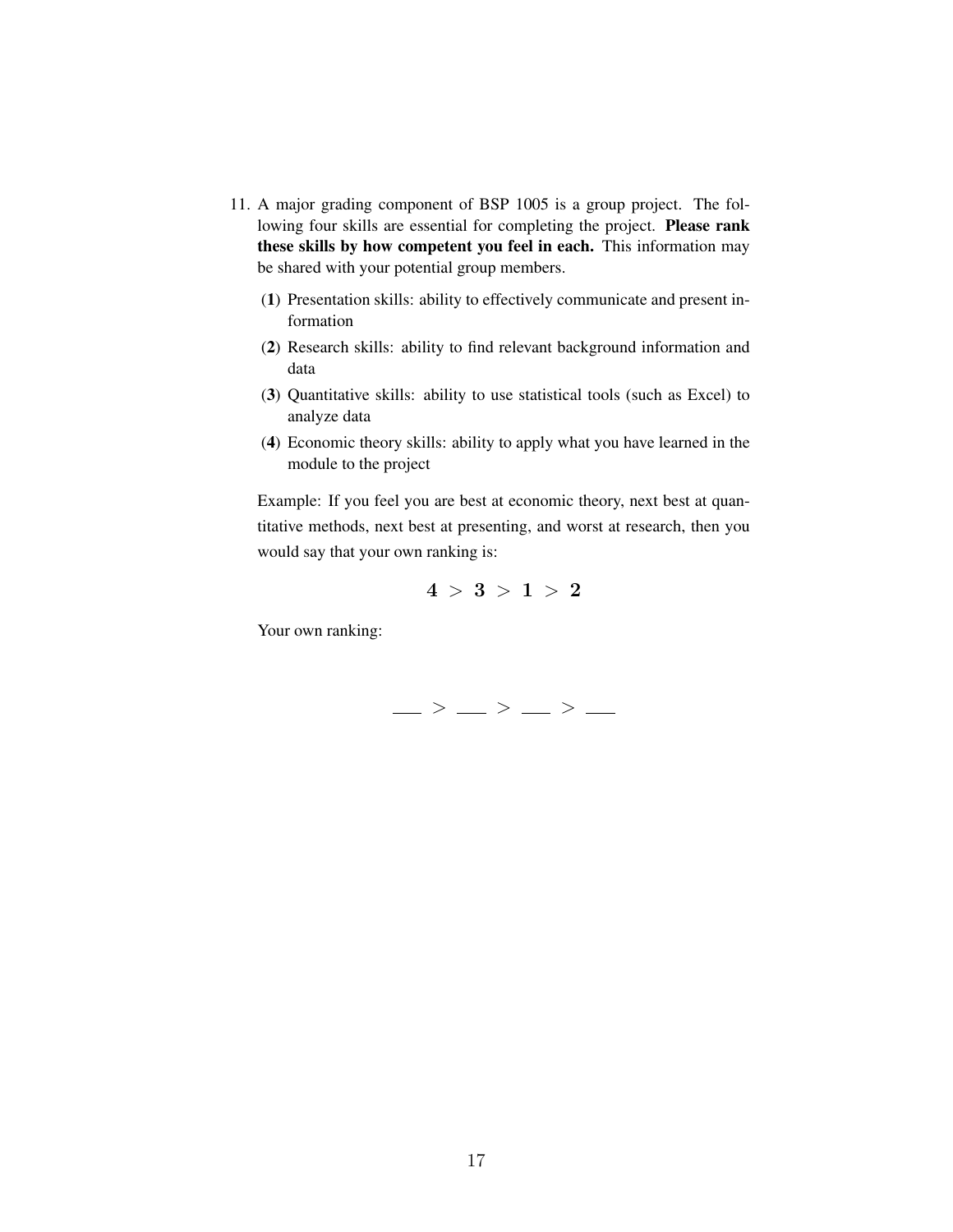# A.2 Group Network

## Group 1

Do any members of your group know each other outside of this module?

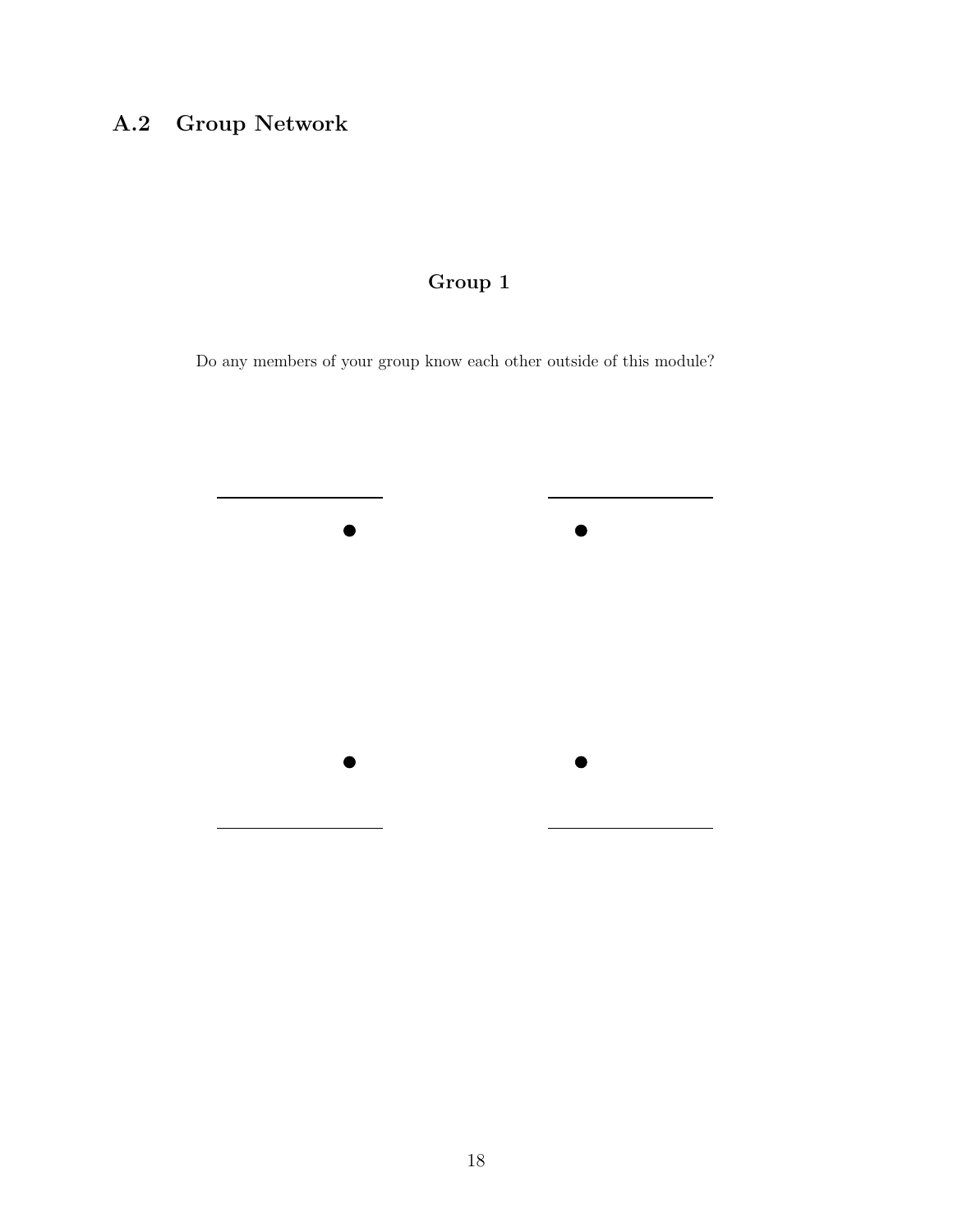# A.3 Presentation Rubric

| Category     | Item                                           | Description                    | Score                            |
|--------------|------------------------------------------------|--------------------------------|----------------------------------|
| Research     | Background                                     | policy, institutional,         |                                  |
|              |                                                | and cultural details           |                                  |
|              | Evidence                                       | how relevant and authoritative |                                  |
|              |                                                | are their arguments?           |                                  |
|              | Data Collected                                 | amount, scope and              |                                  |
|              |                                                | usefulness of data collected   |                                  |
| Theory       | Framework                                      | unifying framework?            |                                  |
|              |                                                |                                |                                  |
|              | Economic Analysis                              | how reasonable is              |                                  |
|              |                                                | their analysis?                |                                  |
| Statistics   | Methods                                        | how detailed and appropriate   |                                  |
|              |                                                | is their econometrics?         |                                  |
|              | <b>Statistical Analysis</b>                    | how good is their answer       |                                  |
|              |                                                | and explanation?               |                                  |
| Presentation | Flow                                           | how well did their             |                                  |
|              |                                                | presentation flow?             |                                  |
|              | Professionalism                                | were they and their            |                                  |
|              |                                                | slides professional?           |                                  |
|              | Engagement                                     | was it interesting?            |                                  |
|              |                                                |                                |                                  |
| Factual      | How many people spoke during the presentation? |                                |                                  |
| Questions    | How did they divide the presentation?          |                                | section $/$ time<br>By topic $/$ |
|              | How much time did they take?                   |                                | $\langle 15 / = 15 / > 15$       |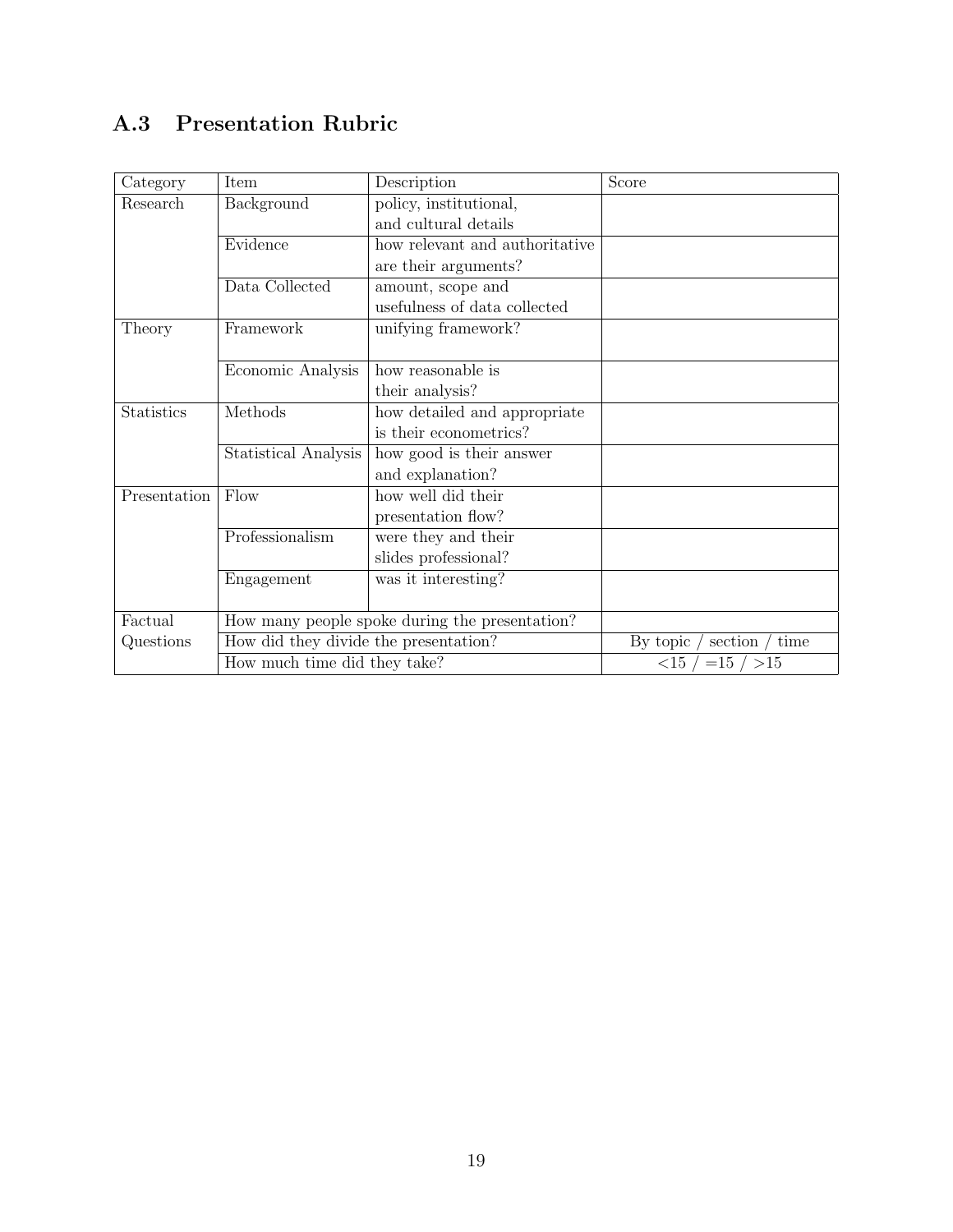## A.4 Effort Elicitation

Recall the flat tire example we discussed in lecture. This question is a similar task regarding your group project.

- a. Please write down the number of hours each person in your group spent on the group project using the table below. As long as you fill out this table, you will receive 2 marks.
- b. You can receive up to 4 more marks based on how well your reported hours match the *average* hours your group members report. The better you match the average, the more marks you receive.

Just as in the flat tire example, it is a **Nash equilibrium** for everyone to report the actual number of hours each person worked on the project. **Your responses to this question will not affect anyone's grade on the group project**. (For the exact method we will use to calculate your marks, see the next page).

| Name of Group Member | Number of Hours |
|----------------------|-----------------|
| You                  | hours           |
|                      | hours           |
|                      | hours           |
|                      | hours           |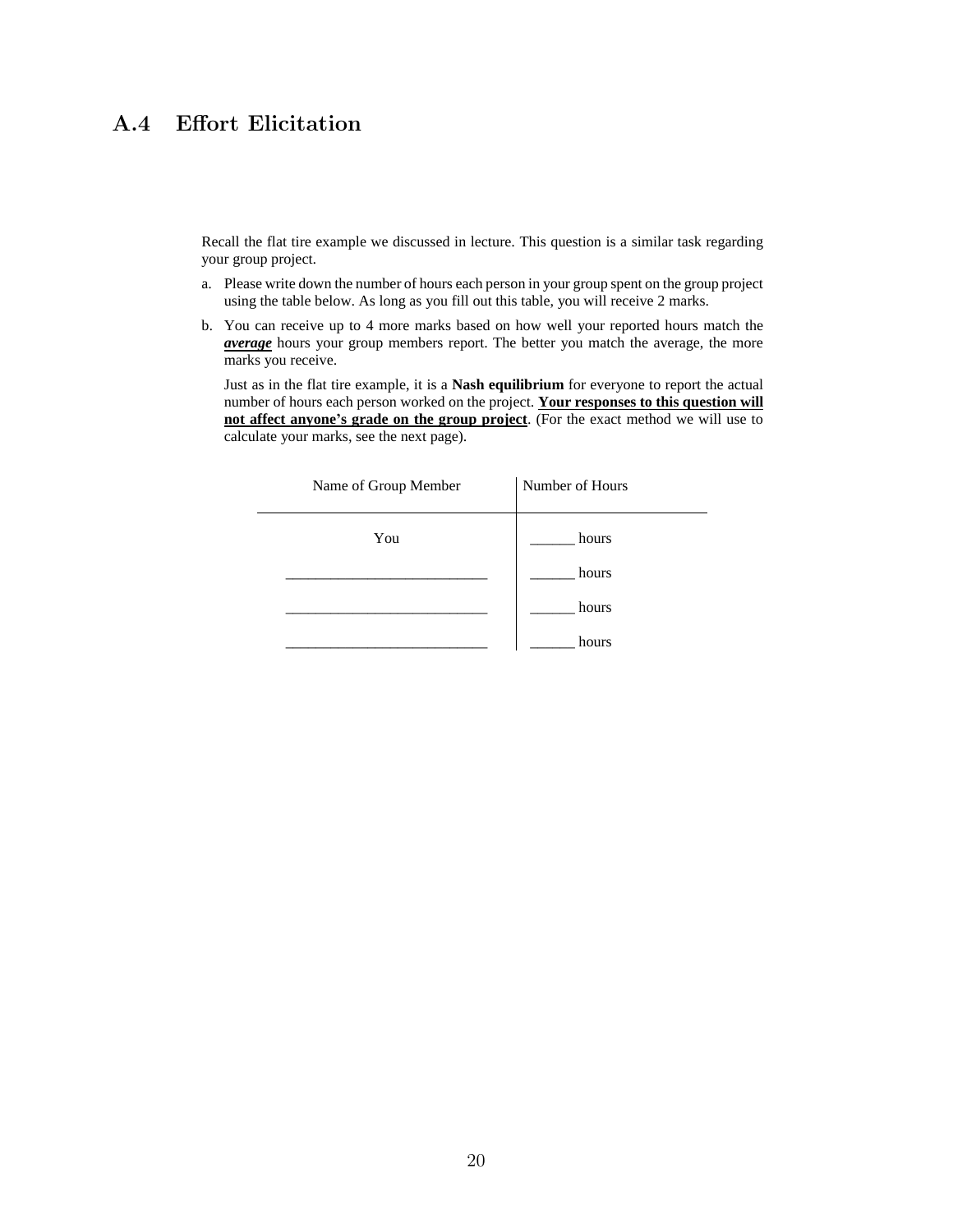The number of marks you receive is determined by the following procedure:

- 1. For each member of your group, we will compare two numbers: a) the number reported by you for that member and b) the average number reported by the others in your group for that member.
- 2. We calculate the absolute difference between these two numbers.
- 3. We now have this difference for each member of your group, and we take the maximum of these differences.
- 4. The number of marks you receive is based on this maximum difference: You receive  $\frac{4}{5}$  marks if this difference is at most **1 hour**. You receive *3* marks if this difference is between **1 hour and 2 hours**. You receive *2* marks if this difference is between **2 hours and 4 hours**. You receive  $\overline{I}$  mark if this difference is between  $\overline{4}$  hours and 6 hours. You receive  $\overline{\mathbf{0}}$  marks if this difference is more than **6 hours**.

Example:

| Group Member | Your        | Average of Others' | Difference |
|--------------|-------------|--------------------|------------|
|              | Report      | Reports            |            |
| You          | $\nu$ hours | a hours            | $ v-a $    |
| Member 2     | $w$ hours   | b hours            | $ w-b $    |
| Member 3     | $x$ hours   | $c$ hours          | $ x-c $    |
| Member 4     | $v$ hours   | d hours            | $ v-d $    |

Call the maximum of these differences  $D = max{ |v-a|, |w-b|, |x-c|, |y-d| }$ . You will receive marks *P* based on the value of *D*:  $4$   $\frac{1}{2}$   $\sqrt{1}$ 

$$
P = \begin{cases} 4, & \text{if } D \le 1 \\ 3, & \text{if } 1 < D \le 2 \\ 2, & \text{if } 2 < D \le 4 \\ 1, & \text{if } 4 < D \le 6 \\ 0, & \text{if } D > 6 \end{cases}
$$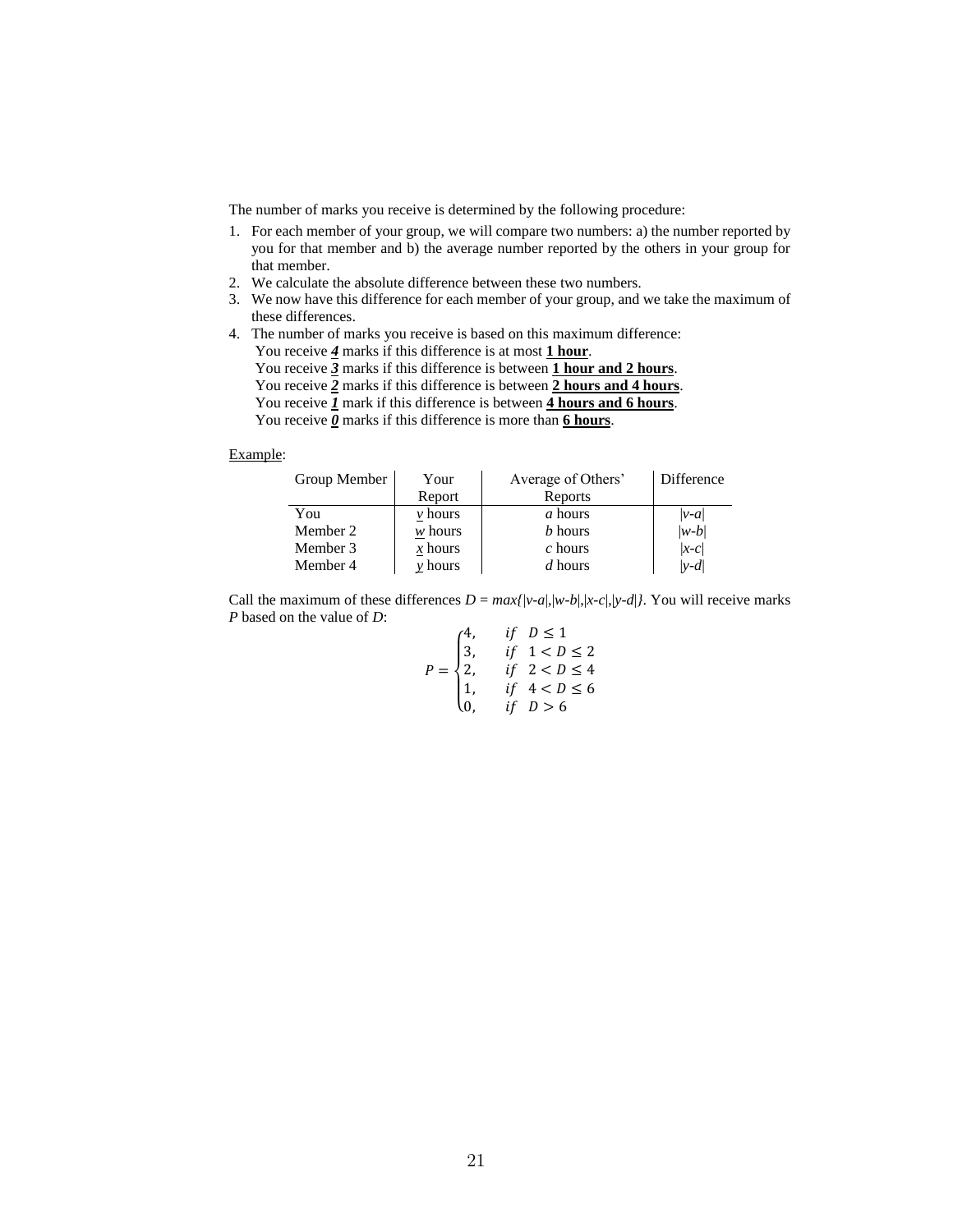#### A.5 Pareto Efficiency of the Algorithm Treatment

Here we prove that our method of group formation for the algorithm treatment is Pareto optimal, in the sense that no students can change groups to increase a group's total ratings without decreasing another group's total ratings.

Proof. Suppose that there exists a change in the formation of groups that makes one group better off without making any other groups worse off. Let us start with a simple case in which the change involves two students: student i from group m and student j from group n. Without loss of generality, assume that after swapping the two students, group  $m$  has strictly higher skill ratings and group  $n$  has weakly higher ratings. The other four groups in the section remain unchanged.

After swapping the two students, group m and group n each experience a change related to the roles within each group. If every student performs the same role in the new group as initially assigned, the skill ratings for each member remain the same and so do the total ratings for each group.

If the two students change their roles upon entering their new groups, this leads to strictly higher ratings for group m and weakly higher ratings for group n. This will increase the students' ratings for their roles at the section level, contradicting the optimal assignment solved by the Munkres algorithm, which already maximizes the sum of all students' ratings at the section level.

For changes involving more than two students, the proof is similar: if the roles within groups remain the same, there is no improvement in groups' total ratings. If roles change, then there is a new assignment of students to roles such that, at the section level, total ratings are improved. This result again contradicts the optimal assignment solved by the Munkres algorithm.

### A.6 Implementation of the Algorithm Treatment

For our algorithm, we treat group formation as a linear assignment problem, which is a classic problem in combinatorial optimization, as described by Munkres (1957):

The personnel-assignment problem is the problem of choosing an optimal assignment of n men to n jobs, assuming that numerical ratings are given for each man's performance on each job. An optimal assignment is one which makes the sum of the men's ratings for their assigned jobs a maximum.

For each section, we have 24 students, whom we must assign to 24 jobs. We treat these jobs as 6 copies of 4 skill-based roles (i.e., there are 6 presentation roles, 6 research roles,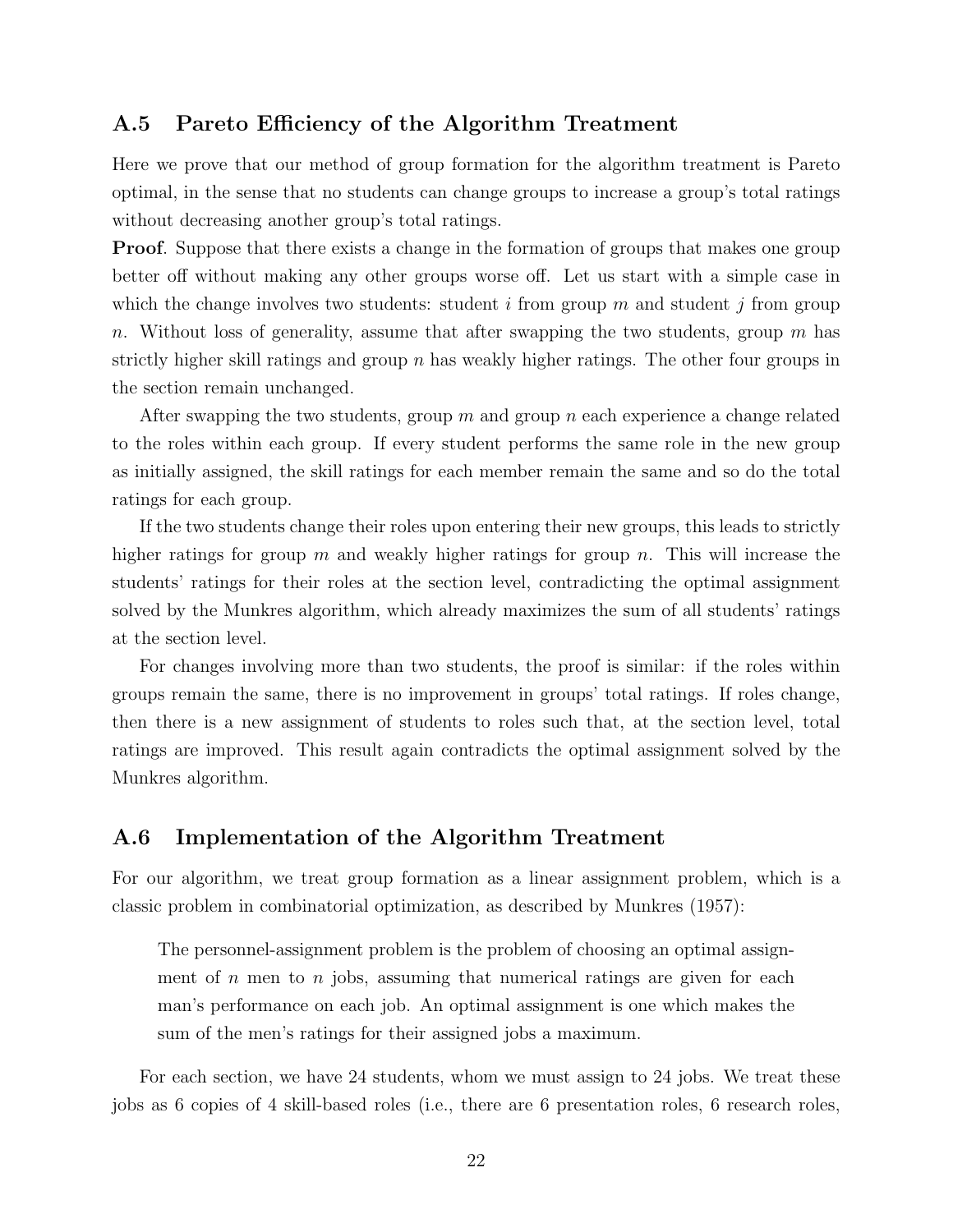6 quantitative roles, and 6 economic theory roles). The output is a role assignment for all 24 students, with 6 students assigned to each role. This calculation is performed by the Munkres/Hungarian algorithm, where the input is the cost for each student-job combination and the algorithm must minimize overall costs.

The cost of each student-job combination is determined such that the roles corresponding to the student's best skill have the lowest cost, the roles corresponding to the student's second best skill have the next lowest cost, and so on. In particular, we give the rank of 1 a cost of 0, the rank of 2 a cost of 1, the rank of 3 a cost of 25, and the rank of 4 a cost of 601. This ensures that, when given the option of placing 1 student in her third-ranked role (with all others in their best role), or placing all students in their second-ranked role, the algorithm will choose the latter option.

Once the algorithm gives us each student's job assignment, we form groups by randomly placing one student from each role into a group, so that each group has 1 student assigned to each different role. This process should, in principle, create groups that are balanced with a diverse set of skills.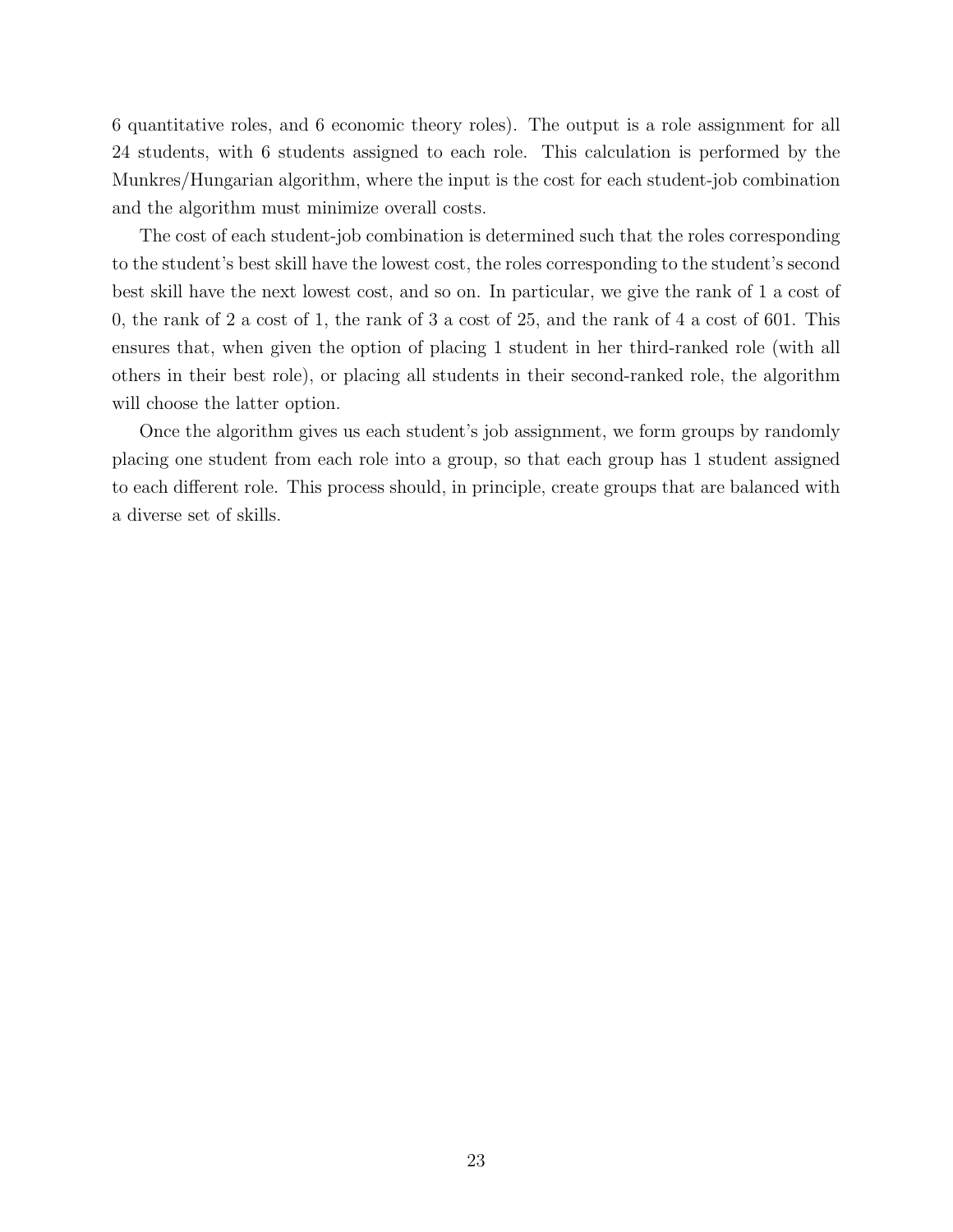## References

- Akerlof, George A. and Rachel E. Kranton, "Economics and Identity," The Quarterly Journal of Economics, August 2000, 115 (3), 715–753.
- Bandiera, Oriana, Iwan Barankay, and Imran Rasul, "Team Incentives: Evidence From a Firm Level Experiment," Journal of the European Economic Association, October 2013, 11 (5), 1079–1114.
- Blasco, Andrea, Kevin J. Boudreau, Karim R. Lakhani, Michael Menietti, and Christoph Riedl, "Do Crowds have the Wisdom to Self-Organize?," 2013. Working Paper.
- Chen, Roy, "Coordination with Endogenous Groups," Journal of Economic Behavivor and Organization, 2017, 141 (1), 177–187.
- Chen, Yan and Sherry Xin Li, "Group Identity and Social Preferences," American Economic Review, March 2009, 99 (1), 431–457.
- Eckel, Catherine C. and Philip J. Grossman, "Managing Diversity by Creating Team Identity," Journal of Economic Behavior & Organization, November 2005, 58 (3), 371–392.
- Goette, Lorenz, David Huffman, and Stephan Meier, "The Impact of Group Membership on Cooperation and Norm Enforcement: Evidence Using Random Assignment to Real Social Groups," American Economic Review, May 2006, 96 (2), 212–216.
- $\ldots$ ,  $\ldots$ , and  $\ldots$ , "The Impact of Social Ties on Group Interactions: Evidence from Minimal Groups and Randomly Assigned Real Groups," American Economic Journal: Microeconomics, 2012, 4 (1), 101–115.
- Hamilton, Barton H., Jack A. Nickerson, and Hideo Owan, "Team Incentives and Worker Heterogeneity: An Empirical Analysis of the Impact of Teams on Productivity and Participation," Journal of Political Economy, June 2003, 111 (3), 465–497.
- Harrison, Glenn W and John A List, "Field experiments," Journal of Economic literature, 2004,  $\frac{1}{2}$  (4), 1009-1055.
- Hoogendoorn, Sander, Simon C. Parker, and Mirjam van Praag, "Ability Dispersion and Team Performance," 2014. Tinbergen Institute Discussion Paper 14-053/VII.